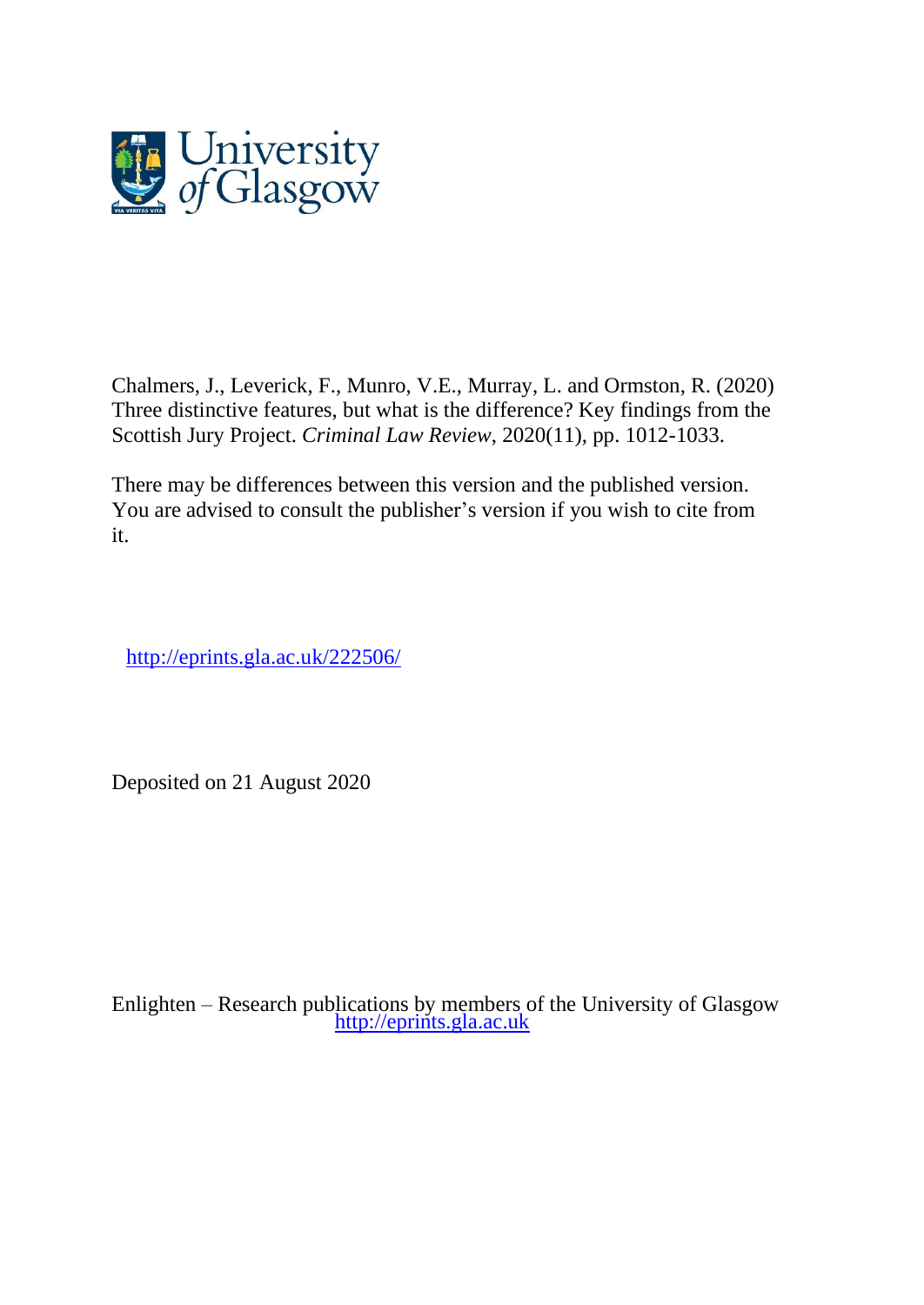### **Three Distinctive Features, but What is the Difference? Key Findings from the Scottish Jury Project**<sup>1</sup>

### **James Chalmers and Fiona Leverick<sup>2</sup> Vanessa E. Munro<sup>3</sup> Lorraine Murray and Rachel Ormston<sup>4</sup>**

#### **Introduction**

In this paper, we present key findings from a major study into jury decision-making commissioned by the Scottish Government and undertaken in Scotland between 2017 and 2019. <sup>5</sup> The main element of the research was a mock jury study involving 64 mock juries and 863 deliberating jurors.<sup>6</sup> The research was commissioned to inform a lengthy law reform process that can be traced back to Lord Carloway's review of criminal procedure post-*Cadder*, <sup>7</sup> where he recommended the abolition of the longstanding requirement for corroboration in Scottish criminal cases.<sup>8</sup> This led, in turn, to a second review – the 'Post-Corroboration Safeguards Review' – of the safeguards against wrongful conviction necessary in the absence of a corroboration requirement. Given that some of those safeguards might relate to specific and unique features of the Scottish jury system, the 'Post-Corroboration Safeguards Review' recommended – amongst other things – a programme of research into jury decision making to ensure that change was made on a "fully informed basis".<sup>9</sup>

As discussed below, Scottish juries differ from the traditional common law jury in three key ways. They reach decisions by simple majority (as opposed to unanimity or near unanimity), have three verdicts available (guilty, not guilty and not proven) and have 15 members. The use of the mock jury method allowed us to test the impact of each of these features on verdict choices, while holding other aspects of the trial constant. In the remainder of the paper, we look at why this research was necessary and summarise its key findings in four areas: juror verdict preferences; jury dynamics; understandings of the not proven verdict; and memory and understanding of legal tests. Given that one of the two trial scenarios involved a rape allegation, we also report briefly on the attitudes expressed by jurors in that specific context.

Our overarching finding was that juror verdict choice was affected by how the jury system is constructed: the number of jurors, the number of verdicts available, and the size of majority

 $1$  The research reported in this paper was funded by the Scottish Government. We would like to thank them, as well as everyone who helped in the setting up and conducting of the fieldwork for this project, including in particular the participants.

<sup>2</sup> University of Glasgow.

<sup>&</sup>lt;sup>3</sup> University of Warwick.

<sup>4</sup> Ipsos MORI Scotland.

<sup>5</sup> R. Ormston et al, *Scottish Jury Research: Findings from a Large Scale Mock Jury Study* (Edinburgh: Scottish Government, 2019). In parts, this paper draws on the text of the final project report.

<sup>6</sup> It also involved two evidence reviews, published separately: J. Chalmers and F. Leverick, *[Methods of](https://www.gov.scot/publications/methods-conveying-information-jurors-evidence-review/)  [Conveying Information to Juries: An Evidence Review](https://www.gov.scot/publications/methods-conveying-information-jurors-evidence-review/)* (Edinburgh: Scottish Government, 2018); V. Munro, *[The Impact of the Use of Pre-Recorded Evidence on Juror Decision-Making: An Evidence Review](https://www.gov.scot/publications/impact-use-pre-recorded-evidence-juror-decision-making-evidence-review/)* (Edinburgh: Scottish Government, 2018).

<sup>7</sup> *Cadder v HM Advocate* [2010] UKSC 43 led to the introduction of a right to legal assistance for detained suspects in Scotland.

<sup>8</sup> The Carloway Review, *Report and Recommendations* (2011), p.286.

<sup>9</sup> *Post-Corroboration Safeguards Review: Final Report* (2015), para. 12.24.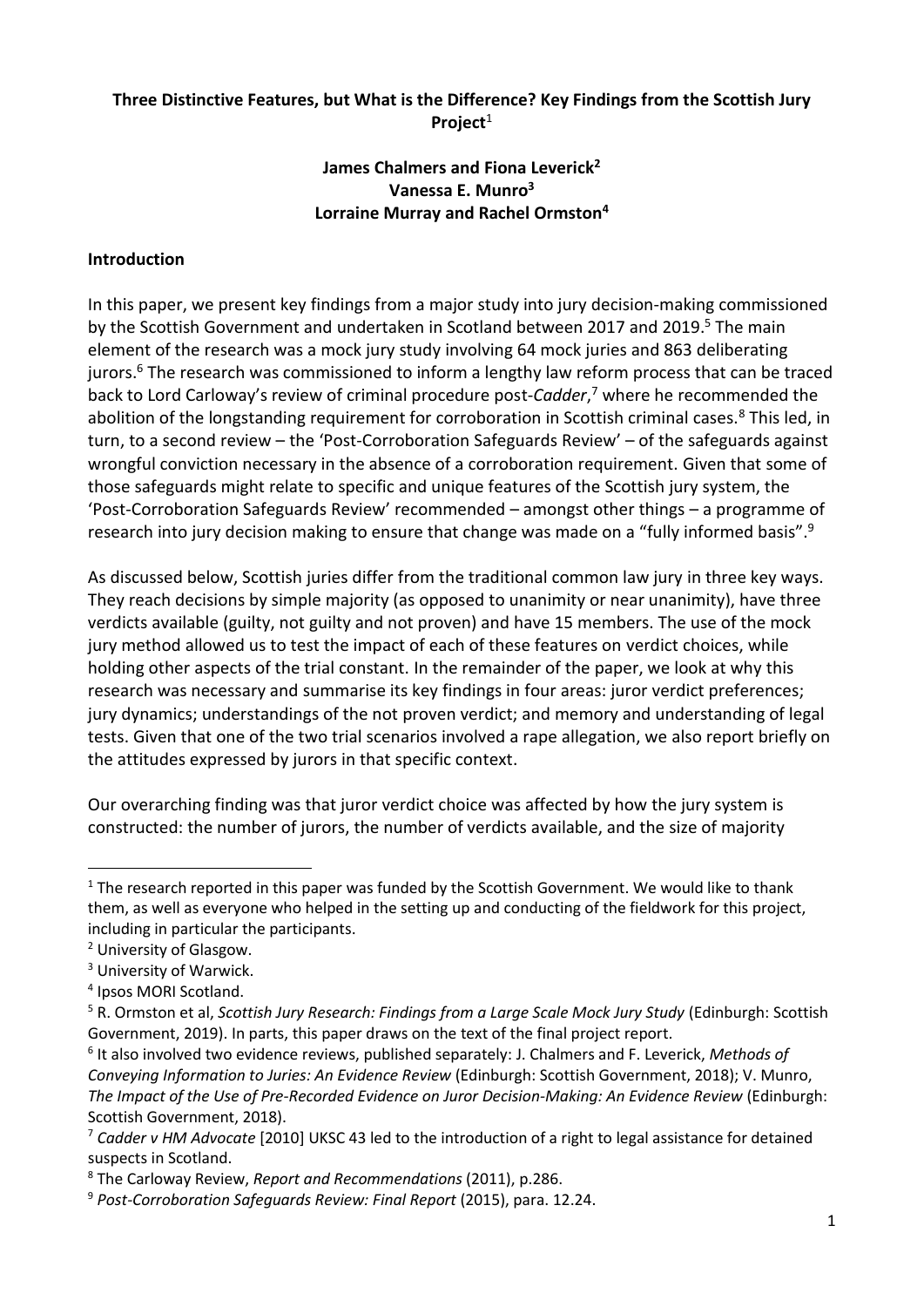required **all** had an effect. Juries asked to reach unanimity deliberated for longer than juries who could return a simple majority verdict, but the quality of those deliberations was not necessarily higher. Juries of 15 did not deliberate for longer than juries of 12, but jurors were more likely to struggle to participate in the larger juries. We found inconsistent – although rarely incorrect – understandings of the not proven verdict, and, more generally, that jurors did not always recall and apply legal tests accurately and were sometimes confused about their meaning. Finally, we found considerable evidence of prejudicial and false beliefs – about rape and rape complainers – being expressed during deliberations.<sup>10</sup>

## **The Scottish jury and the not proven verdict**

The Scottish jury has 15 members; chooses between three verdicts (guilty, not guilty and not proven); and is only required to reach a simple majority (eight out of 15 jurors) to return a verdict. Unlike the traditional common law jury, a Scottish jury cannot hang (i.e. fail to reach a verdict), because 15 jurors cannot split in a way that allows this.<sup>11</sup> By contrast, the traditional common law jury found in most major English language jurisdictions typically has 12 members, a choice of two verdicts (guilty or not guilty) and is required to reach either a unanimous verdict or a verdict from which only a very small minority of jurors dissent.<sup>12</sup>

Of the three unique features of the Scottish jury, it is perhaps the not proven verdict that has attracted most attention. It is not defined in statute or case law. It is simply one of two acquittal verdicts available to the fact finder.<sup>13</sup> The legal consequences of a not proven and not guilty verdict are exactly the same – the accused is cleared of the charges and cannot normally be reprosecuted for the same offence.<sup>14</sup> Beyond this, juries should not be told anything further about the not proven verdict's meaning.<sup>15</sup>

 $10$  The findings that we present here are reported more fully in the final report for the project: R. Ormston et al, *Scottish Jury Research: Findings from a Large Scale Mock Jury Study* (Edinburgh: Scottish Government, 2019) and J. Chalmers, F. Leverick and V.E. Munro, "The Provenance of What is Proven: Exploring (Mock) Jury Deliberation in Scottish Rape Trials" (2021), under review at the *Journal of Law and Society*.

<sup>&</sup>lt;sup>11</sup> While the three possible verdicts open to the jury mean that there may be no verdict which commands the support of eight or more jurors, such cases will always be regarded as an acquittal because – as noted below – not guilty and not proven have the same effect in law. Where jurors are split between the two acquittal verdicts, the rules differ depending on whether the jury deliberated with its full 15 members or not. Where the jury had 15 members, the verdict will be recorded as one of not guilty or not proven where there is a majority for that verdict amongst the jurors voting for acquittal, but an equal split between acquittal verdicts will be recorded as not proven: *Kerr v HM Advocate* 1992 S.L.T. 1031. Where the jury had an even number of members (if one or more of the initial 15 were unable to continue e.g. due to illness), such a jury, if split evenly between conviction and acquittal, is deemed to have returned a verdict of not guilty: Criminal Procedure (Scotland) Act 1995 s.90(2).

<sup>12</sup> See J. Chalmers, "Jury majority, size and verdicts", in J. Chalmers et al (eds), *Post-Corroboration Safeguards Review: Report of the Academic Expert Group* (2014) 140, pp.143-151.

 $13$  Although our focus here is on its use by juries, it is available in all Scottish criminal trials, including those presided over by sheriffs (legally qualified judges) and lay justices (who sit in the Justice of the Peace Court, which deals with the least serious criminal offences).

<sup>&</sup>lt;sup>14</sup> The position on re-prosecution is considered in more detail below.

<sup>&</sup>lt;sup>15</sup> G.H. Gordon, Renton and Brown: Criminal Procedure according to the Law of Scotland, 6<sup>th</sup> edn (1996) para. 18-79.41.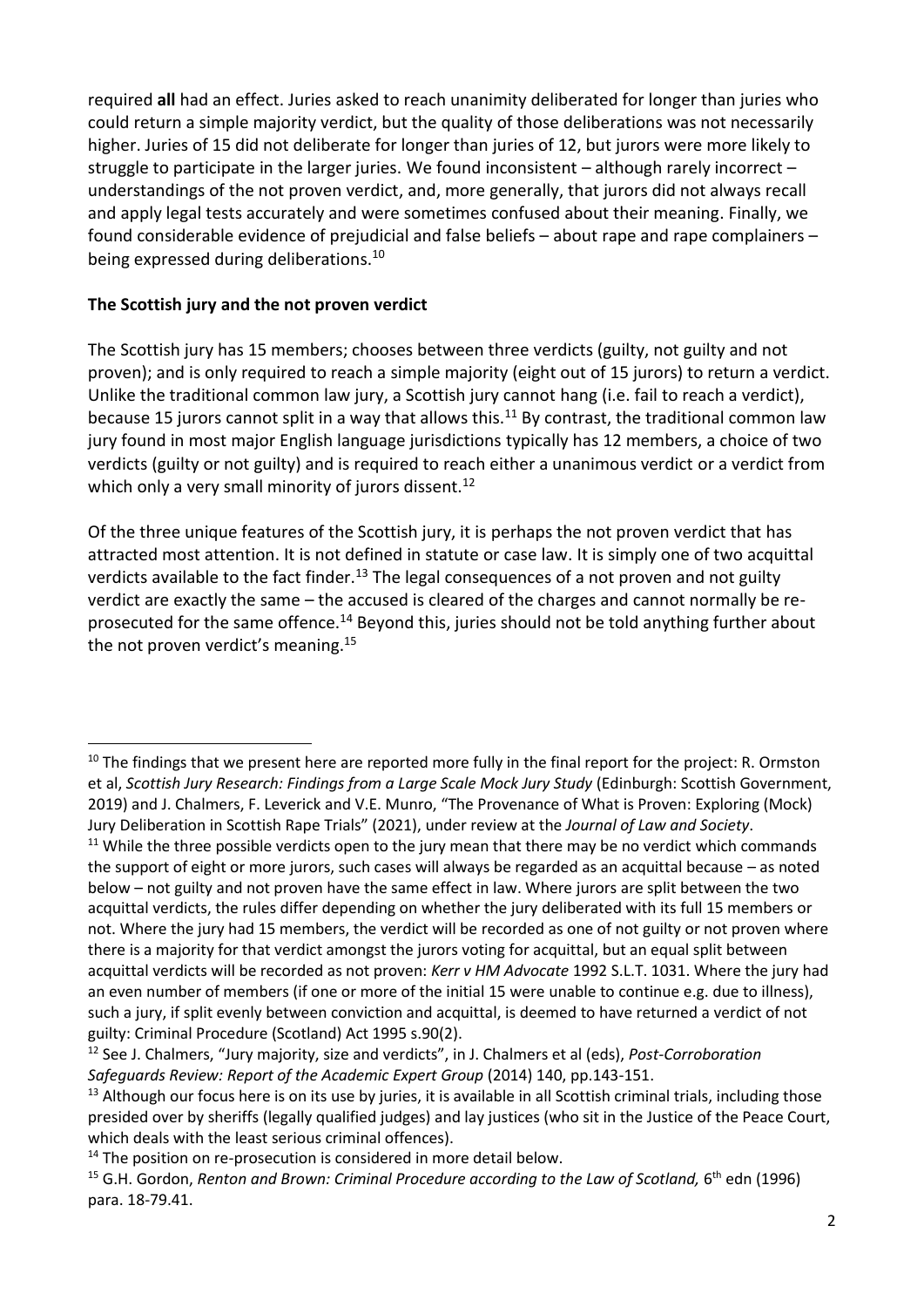The not proven verdict's existence has been described as a "historical accident".<sup>16</sup> There were no set forms of verdict used by early Scottish juries: their role was simply to decide on guilt or innocence.<sup>17</sup> The role of the jury was altered in the early 17th century by a change in procedure whereby juries ceased to declare accused persons guilty or innocent, and instead returned 'special verdicts' considering whether individual factual allegations were proven or not proven. The decision on the guilt or innocence of the accused was then taken by the presiding judge.<sup>18</sup> In 1728, the landmark case of Carnegie of Finhaven re-established the jury's right to return a verdict of not guilty, rather than leaving that decision to the judge.<sup>19</sup> By the 19th century, lawyers had come to view the old 'special verdicts' as irrelevant. 'Not proven', however, had become something of a legal fixture, and juries continued to use it alongside 'guilty' and 'not guilty'. This was not in its original meaning, where 'not proven' referred to a failure to prove individual facts, but as one of two acquittal verdicts that both meant a failure to prove guilt.<sup>20</sup>

## **The need for research**

There was, prior to our study, sparse evidence on what (if any) difference the distinctive features of the Scottish system make to the jury's operation compared to the traditional common law jury. Hope et al found that jurors were significantly less likely to favour conviction when given the choice between three verdicts (guilty, not guilty and not proven), compared to when they were only given two verdicts (guilty and not guilty) to choose from.<sup>21</sup> In contrast, Curley et al found no significant difference in conviction rates when comparing a group of jurors who had two verdicts available to a group that had three.<sup>22</sup> Both studies, however, were relatively small scale and were limited in the extent to which they replicated the real trial experience – neither used an audiovisual trial re-enactment (Curley et al used an audio vignette, Hope et al a trial transcript) and Curley's study did not include an element of deliberation. As we discuss shortly, this limits the extent to which their findings can be reliably generalised beyond the experimental setting.

Research on the effect of a 15-person jury and a simple majority verdict was even rarer. No existing research has specifically assessed the impact of having 15 jurors. There is an abundant body of literature that has examined the impact of reducing the traditional common law 12 person jury to a smaller size (usually six).<sup>23</sup> This indicates that 12-person juries are preferable to smaller juries, on the basis that a smaller jury is less likely to be properly representative of the community, more likely not to contain members of minority groups, more likely to deliberate for a shorter time (at the expense of better deliberation), and possibly less likely to recall evidence

<sup>16</sup> I. Willock, *The Origins and Development of the Jury in Scotland* (Edinburgh: Stair Society, 1966), p.217 ("Willock").

 $17$  Willock, p.217.

<sup>&</sup>lt;sup>18</sup> Willock, p.219.

 $19$  Willock, p.220.

<sup>&</sup>lt;sup>20</sup> Willock, p.220. For further discussion of the history of the not proven verdict, see J. Chalmers, F. Leverick and V.E. Munro, "A Modern History of the Not Proven Verdict", in preparation.

<sup>&</sup>lt;sup>21</sup> L. Hope et al, "A Third Verdict Option: Exploring the Impact of the Not Proven Verdict on Mock Juror Decision Making" (2008) 32 *Law and Human Behaviour* 241, 248.

<sup>22</sup> L.J. Curley et al, "The Bastard Verdict and its Influence on Jurors" (2019) 59 *Medicine, Science and the Law* 26, 32.

<sup>&</sup>lt;sup>23</sup> This research arose out of decisions of the US Supreme Court which concluded that the size of a jury could not be reduced below six members without violating an accused's Sixth Amendment right to jury trial: *Williams v Florida* 399 U.S. 78 (1970); *Ballew v Georgia* 435 U.S. 223 (1978).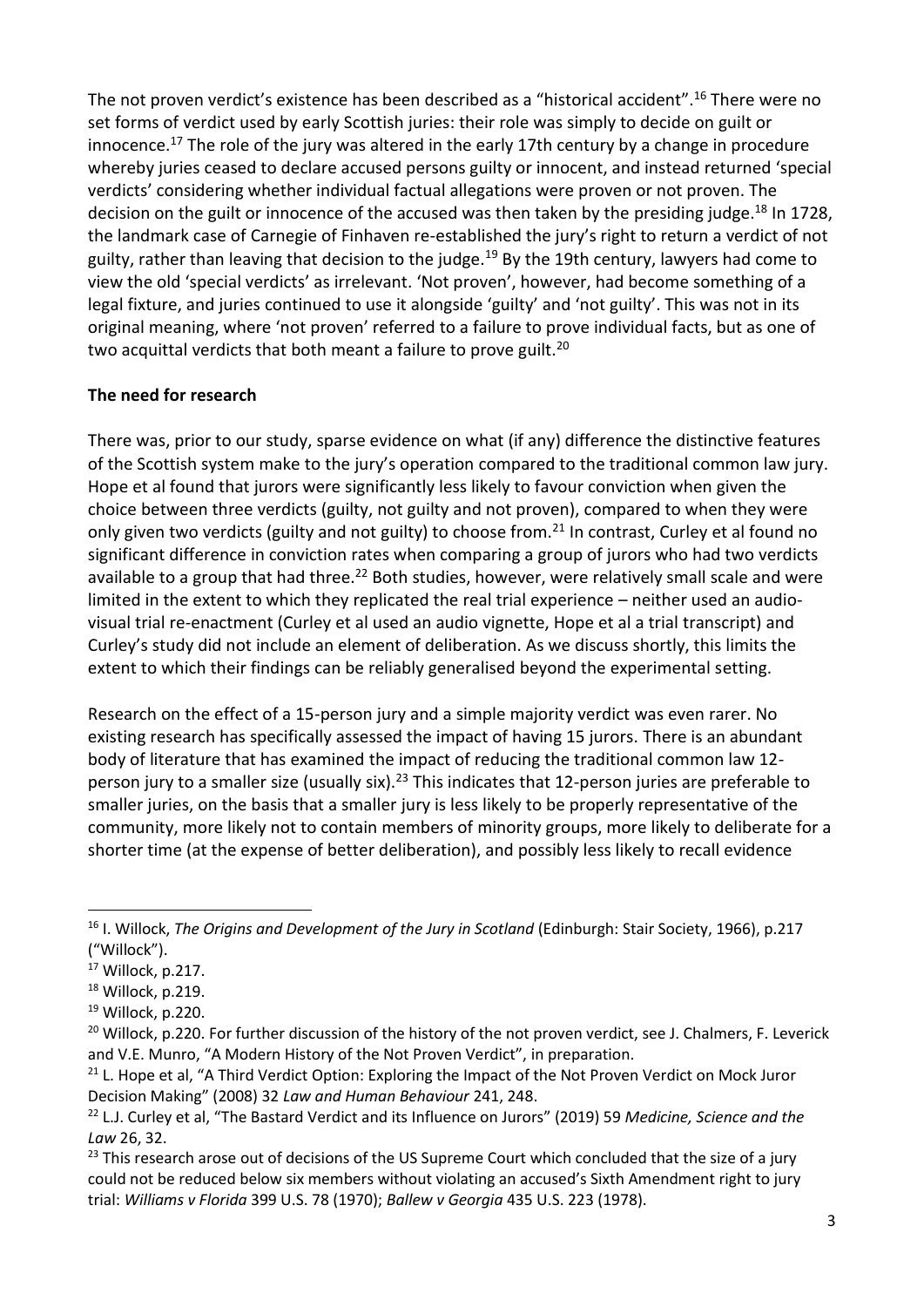accurately.<sup>24</sup> These findings do not, however, imply that increasing the size of the jury beyond 12 would have positive effects. Rather, research into group decision making more generally suggests that effectiveness might reduce as group size increases. 25

There is no prior research that has directly considered the impact of the simple majority rule, although researchers have examined the effect of requiring different majorities for a verdict. For example, Hastie, Penrod and Pennington's extensive *Inside the Jury* research compared three different decision rules: one requiring all 12 jurors to agree unanimously, one requiring 10 votes out of 12 for a verdict, and one requiring eight votes out of 12.<sup>26</sup> This found, unsurprisingly, that juries are more likely to hang when all jurors are required to agree unanimously compared with requiring a majority short of unanimity.<sup>27</sup> There is also some evidence to suggest that requiring jurors to reach a unanimous verdict may be associated with better quality deliberation.<sup>28</sup>

It was against this background that our study aimed to address two key research questions: (1) What effects do the unique features of the Scottish jury system have on jury reasoning and jury decision-making? And (2) What are jurors' understandings of the not proven verdict and why might they choose this verdict over another verdict?

The significance of the study is, however, much broader than this. Although there is a large existing body of mock jury research, it is relatively unusual for such studies to record and analyse jury deliberations.<sup>29</sup> As described below, our 64 juries deliberated for up to 90 minutes without the presence of a researcher and their discussions were video recorded and transcribed. This provided us with a pool of data that sheds light on a number of important issues, including juror memory for and understanding of legal tests and the nature of jury deliberations in rape cases, both of which we discuss here.

### **Research methods**

Mock jury studies are sometimes criticised for their lack of realism. For understandable reasons of cost or convenience, they have sometimes relied on unrepresentative student samples, on written stimuli rather than live re-enactments or videos, and have not included deliberation as part of the research design. The nature of our project and the funding we received from the Scottish Government meant that we could take a number of steps to address issues such as these and replicate the real trial experience as far as possible.

Juror Deliberations" (2013) 17 *International Journal of Evidence and Proof* 299.

<sup>24</sup> M.J. Saks and M.W. Marti, "A Meta-Analysis of the Effects of Jury Size" (1997) 21 *Law and Human Behavior* 451.

<sup>25</sup> J. Chalmers, "Jury Majority, Size and Verdicts", in J. Chalmers et al (eds), *Post-Corroboration Safeguards Review: Report of the Academic Expert Group* (2014) 140, p.156.

<sup>26</sup> R. Hastie et al, *Inside the Jury* (Cambridge, Massachusetts: Harvard University Press, 1983), p.60.

<sup>27</sup> R. Hastie et al, *Inside the Jury* (Cambridge, Massachusetts: Harvard University Press, 1983), p.60.

<sup>&</sup>lt;sup>28</sup> B.H. Bornstein and E. Greene, "Jury Decision Making: Implications for and from Psychology" (2011) 20 *Current Directions in Psychological Science* 63, 65.

 $29$  The research undertaken by Munro and co-authors on jury deliberations in rape trials is a notable exception: see e.g. E. Finch and V. Munro, "Breaking Boundaries? Sexual Consent in the Jury Room" (2006) 26 *Legal Studies* 303; L. Ellison and V. Munro, "Of 'Normal Sex' and 'Real Rape': Exploring the Use of Socio-Sexual Scripts in (Mock) Jury Deliberation" (2009) 18 *Social and Legal Studies* 291; L. Ellison and V. Munro, "Better the Devil You Know: Real Rape Stereotypes and the Relevance of a Previous Relationship in (Mock)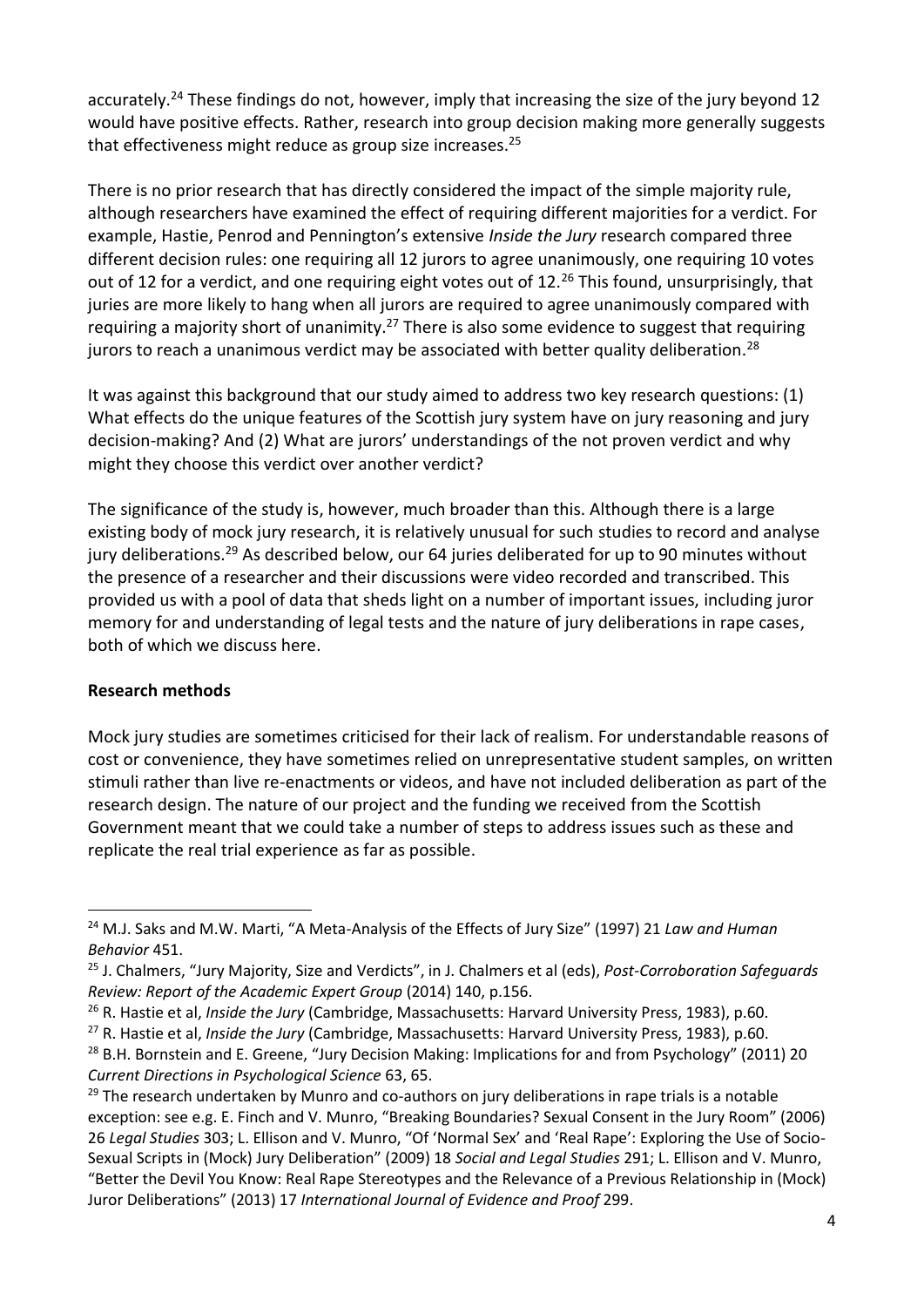In our study, 64 mock juries composed of either 12 or 15 members watched a realistic but fictional filmed rape or assault trial. The key issue in the rape trial was whether or not the complainer consented to sexual intercourse. In the assault trial, it was whether or not the accused acted in self-defence. A summary of each trial scenario is included in Appendices 1 and 2.

After watching the trial video, jurors deliberated for up to 90 minutes (filmed, but without a researcher present) in an attempt to reach a verdict. Half of the juries were asked to reach unanimity and half were able to reach a verdict on the basis of a simple majority. Half deliberated with a choice of three verdicts (guilty, not guilty and not proven) and half with two (guilty and not guilty). Half were juries with 15 members, half were juries of 12. If a jury deliberating under the unanimity condition failed to reach a verdict after 70 minutes, they were played a supplementary direction by the judge informing them that a near unanimous verdict (either 10 out of 12 or 13 out of 15) would be acceptable. If the jury was still unable to reach a verdict by the end of 90 minutes, the jury was recorded as 'hung'.

All jurors completed a very brief pre-deliberation questionnaire recording their initial views on the verdict, and a longer post-deliberation questionnaire covering their beliefs about the not proven verdict and views about the deliberation process, as well as their final views on the verdict. The mock juries took place between May and September 2018, in venues in central Glasgow and Edinburgh.

The 863 jurors<sup>30</sup> who sat on the juries were recruited from the general public. This was a deliberate choice. One option might have been to recruit jurors who had recently finished jury service at court, but that would not have been appropriate here. Those jurors would have been directed shortly before the experiment on key issues (including, for our purposes, the not proven verdict) which might have affected the way in which they responded to the case they then viewed as part of the research.<sup>31</sup>

Recruitment was undertaken by a team of Ipsos MORI Scotland specialist recruiters, using a mixture of on-street and door-to-door recruiting. They worked to quotas to ensure that our juries were representative of the Scottish population in terms of age, gender, education level and working status. By doing so, we were able to replicate the make-up of real juries which, research has shown, are "remarkably representative of the local population".<sup>32</sup>

Our filmed trials were approximately one hour long and included all the components of a real trial – judge's opening directions, examination-in-chief, cross-examination and re-examination, closing

<sup>&</sup>lt;sup>30</sup> One jury ran with 11 members instead of 12 after one participant withdrew through illness after watching the trial video but before deliberating.

 $31$  It was especially important for our study that jurors who would only have two verdicts available to them in the study (guilty and not guilty) had not been recently directed on the not proven verdict, which they would have been if they had just sat on a trial. Such jurors might also have previously discussed the meaning and consequences of the not proven verdict in deliberations which would be most problematic for the jurors in the two-verdict conditions, but might also have affected the discussions of those in the threeverdict conditions.

<sup>32</sup> C. Thomas with N. Balmer, *Diversity and Fairness in the Jury System* (London: Ministry of Justice Research Series 2/07, 2007), p.198. This research was undertaken in England and Wales, but there is no reason to suppose that Scottish juries are any less representative.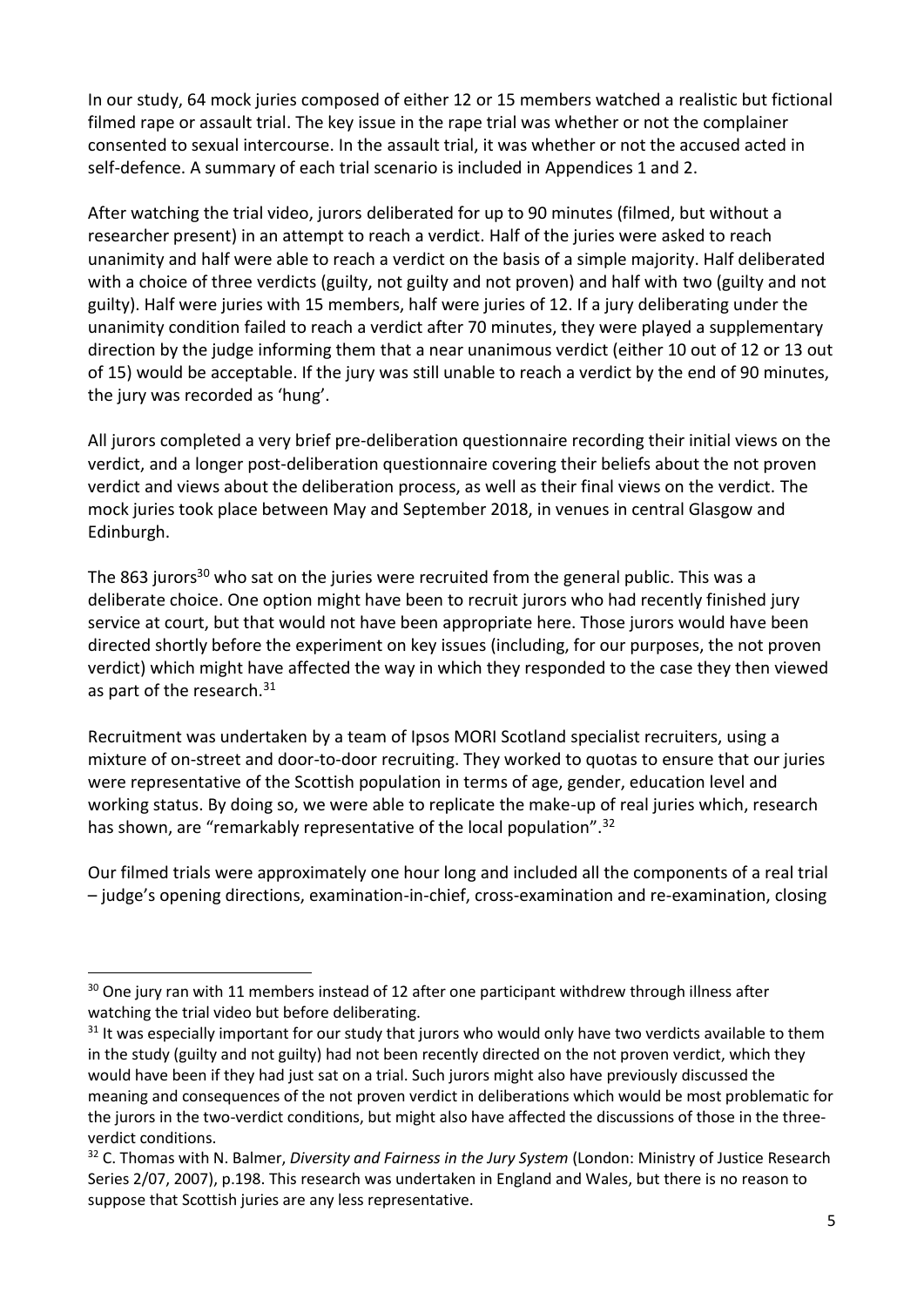speeches and judicial directions.<sup>33</sup> They were produced by a professional film company<sup>34</sup> and were filmed in the High Court in Edinburgh with actors in the roles of witnesses and advocates.

Experienced legal practitioners advised on realism, both in relation to the content and the actors' delivery of the trial scripts. A senior judge (Lord Bonomy) gave legal directions, adapted from the Judicial Institute's *Jury Manual*<sup>35</sup> to replicate the directions juries would hear in a real trial. Short clips from the two trials are available to watch online. 36

## **Study limitations**

This was a large-scale study and we took as many steps as we could to make the trial experience as realistic as possible. That said, there are three limitations that need to be borne in mind.

## *The artificial setting*

First, our jurors were aware that they were not deliberating in a real trial and that their verdict would not have real consequences. However, we took steps to maximise the solemnity of proceedings, including asking jurors to take the standard juror affirmation that they would "well and truly try the accused and give a true verdict according to the evidence".

In line with other mock jury studies,  $37$  we found that jurors did go about their task extremely diligently, with very few overt references to the artificial nature of the proceedings. A number of the juries deliberating in the simple majority condition took an early vote that indicated that they were already in a position to return a verdict (often by a very clear majority), but in none of those juries did they do so immediately. Instead, they all took the time to discuss the evidence before coming to their final decision. There were also several juries in which jurors holding a minority position could have changed their view simply to facilitate a verdict, but where instead they held out and a hung jury resulted.

Jurors spent a considerable time discussing the demeanour of the accused and the complainer, and in the vast majority of those discussions it was clear that they had suspended disbelief so as to forget that the roles were in fact being played by actors. Indeed, some jurors underscored this by referring, for example, to the consequences of a conviction for this accused, or the likely effect of a verdict of acquittal on this complainer.

# *The specific trials*

Secondly, the findings we report here are based on jurors' responses to two specific trials. These trials were deliberately finely balanced to prompt debate between verdicts, in order to test whether, all else being equal, particular features (number of verdicts, etc.) influenced jurors in one

<sup>&</sup>lt;sup>33</sup> There are no opening speeches by counsel in Scottish criminal trials.

<sup>&</sup>lt;sup>34</sup> Thanks are due to Michael Welsh and Penny Cobham and their colleagues at Heehaw for producing the films of the trial simulations.

<sup>35</sup> Judicial Institute for Scotland, *Jury Manual*, available at [http://www.scotland](http://www.scotland-judiciary.org.uk/60/0/Judicial-Institute-Publications)[judiciary.org.uk/60/0/Judicial-Institute-Publications](http://www.scotland-judiciary.org.uk/60/0/Judicial-Institute-Publications)

<sup>36</sup> Assault trial: [https://youtu.be/gxeU-sFzOxQ;](https://youtu.be/gxeU-sFzOxQ) Rape trial:<https://youtu.be/kDAGaSedje8>; Judge's opening and closing directions:<https://youtu.be/ecemRns-gDk>

<sup>&</sup>lt;sup>37</sup> See e.g. L. Ellison and V. Munro, "Telling Tales: Exploring Narratives of Life and Law Within the (Mock) Jury Room" (2015) 35 *Legal Studies* 201, 206.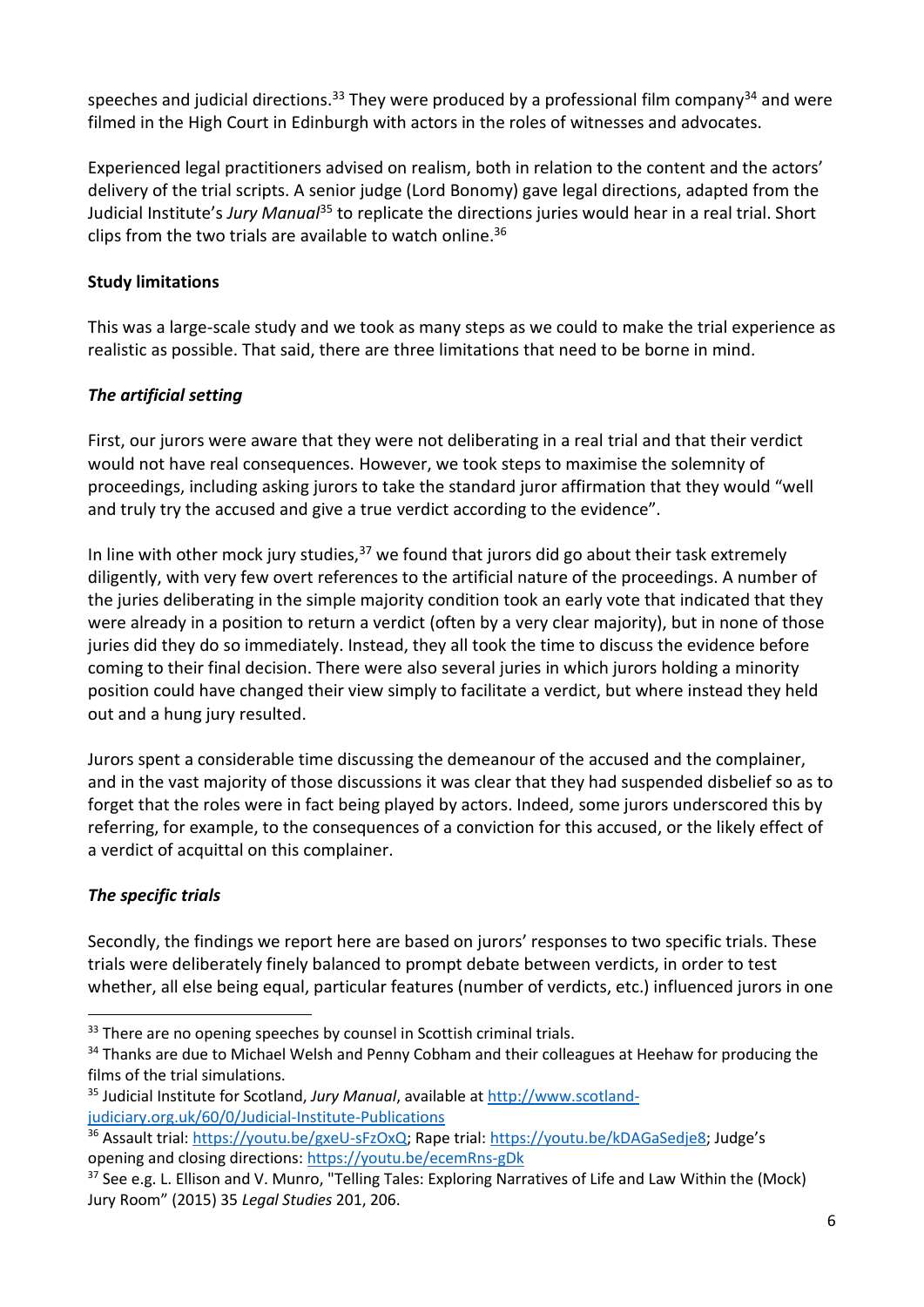direction or another, and to encourage discussion of the not proven verdict. However, the exact pattern of verdicts returned is unlikely to reflect the pattern of verdicts that would be returned by juries in a wider range of differently balanced cases. Thus, while we can reach informed conclusions from this study on, for example, whether a change in the majority required would incline more jurors towards or away from a specific verdict, we cannot estimate the likely scale of those impacts across a larger number of differently balanced trials.

## *Sample size*

Thirdly, sample size is a common issue in jury research and although the study was substantial, the total number of juries (64) was still relatively small. As such, anything other than large differences in verdict patterns between juries would not be flagged up as significant.<sup>38</sup> However, the fact that we had data on individual juror preferences for a large sample of jurors (863) meant that we were more likely to identify significant differences at juror level. Though translation from juror- to jurylevel findings is not straightforward, these findings do provide an indication of the likelihood of particular features tilting juries in one direction or another.

## **Findings on verdict choice**

Of our 64 juries, seven returned a guilty verdict, 26 returned not guilty, 24 returned not proven, and seven failed to reach a verdict within the 90 minutes allowed for deliberation and were thus recorded as hung. The general pattern of verdicts was very similar across the rape and assault trial.<sup>39</sup> This does not reflect the pattern of verdicts that would be found across the population of real cases.<sup>40</sup> As noted above, the trials were deliberately finely balanced and the pattern of verdicts returned reflects this.

As expected, given the sample size, there were no statistically significant differences in the number of guilty versus acquittal verdicts returned between 12 and 15-person juries, two-verdict and three-verdict juries, or between juries asked to reach a simple majority and those asked to reach a unanimous verdict. There were, however, a number of significant differences in the verdicts favoured by individual jurors.

In short, we found that the number of jurors, the number of verdicts available, and the size of majority required all had an effect on verdict choice. In other words, jurors' verdict preferences are not simply a reflection of their assessment of the evidence presented, but are also influenced by features of the jury system within which this evidence is considered. The manner in which each of jury size, the size of the majority required and the availability of the not proven verdict affected juror verdict choices is outlined below.

<sup>&</sup>lt;sup>38</sup> Statistical significance refers to tests that produced P-values of <=0.05. This means that the probability of such a difference occurring in our sample when there is no actual difference in reality is less than 5%.  $39$  In the rape trial, the spread was four guilty, 12 not guilty, 12 not proven and seven hung. In the assault trial, it was three guilty, 14 not guilty, 12 not proven and three hung.

<sup>&</sup>lt;sup>40</sup> In Scottish criminal cases in 2017-18, only 17% of all acquittal verdicts in the Scottish courts were not proven verdicts. However, the proportion of not proven verdicts returned was higher in more serious cases: for example, not proven accounted for 26% of all acquittals in homicide cases and 35% of all acquittals in rape and attempted rape cases: Scottish Government, *Criminal Proceedings in Scotland, 2017-18* (2019), p.53. Figures on the use of the not proven verdict in all cases prosecuted as assault (the other trial type used in this research) are difficult to discern as assault is included in three different categories used in the data.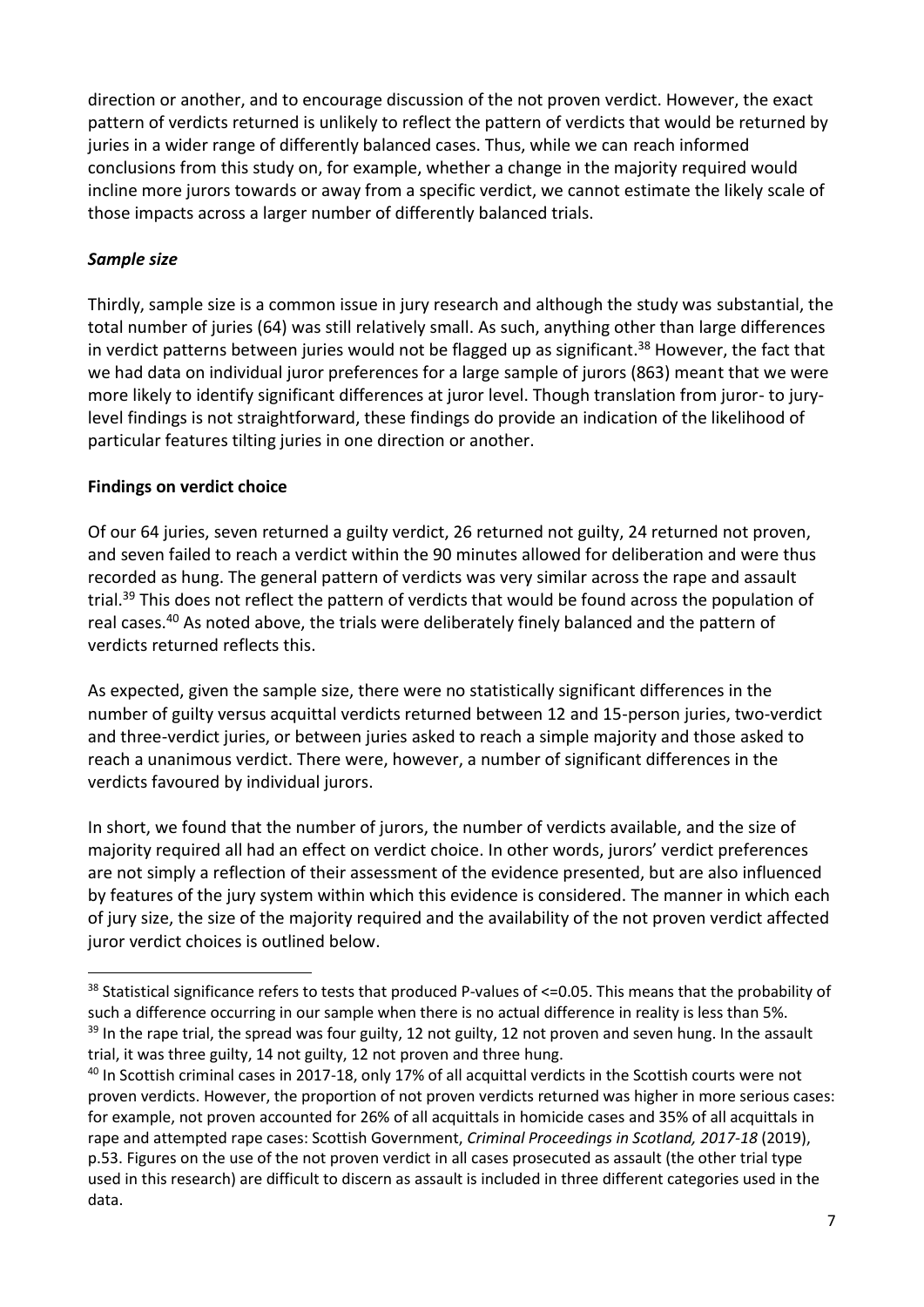## *What difference does the size of the jury make?*

Unsurprisingly (since they had yet to discuss the trial with each other), jury size did not have any impact on the verdicts favoured by individual jurors before deliberating. However, after deliberating as a group, jurors in 12-person juries were significantly less likely to think the verdict should be guilty than were jurors in 15-person juries (21% vs 30%). This is a result of jurors in 12 person juries being more likely to shift towards acquittal during deliberation than those in 15 person juries.<sup>41</sup> However, this does not necessarily indicate that 15-person juries would be more likely to return guilty verdicts across a larger number of differently balanced trials. Rather, it may reflect the fact that, where a 15-person jury is split, on average more people would need to shift their position to change the outcome. In 15-person juries, there may therefore be less motivation for those in a substantial minority (which, in this study, was usually those who favoured guilty) to change their individual position in order to bring deliberations to a close.

## *What difference does the size of the majority required make?*

The majority required did not have any impact on the verdicts preferred by individual jurors prior to deliberating. Again, this is unsurprising, since at that point jurors were unaware of how close or far away their jury might be from reaching the majority required to return a verdict. However, jurors who were asked to reach a simple majority were significantly more likely (after deliberation) to favour a guilty verdict than jurors asked to reach a unanimous verdict (32% vs 20%). There are two potential factors at work here. This finding might simply reflect a greater tendency for jurors in unanimity juries to change from agreeing with the minority view to agreeing with the majority view (in 51 out of our 64 juries, the majority wanted to acquit the accused at the start of deliberations). However, there is some evidence to suggest that jurors who are in the minority at the start of deliberations may be less willing to shift their view towards a majority preference for guilty than they would towards a majority preference for acquittal. <sup>42</sup> This is supported by the fact that five of the six unanimity juries that started with a majority for guilty could *not* reach a unanimous decision and ended up hanging, compared with only one of the 25 unanimity juries that started with a majority for acquittal.

### *What difference does the not proven verdict make?*

Where the not proven verdict was available, acquitting juries tended to choose not proven rather than not guilty as the means to acquit the accused. In our study, 26 out of 32 juries where not proven was available returned acquittals and, of those 26, 24 returned not proven verdicts and only two returned not guilty verdicts. This suggests that, in finely balanced trials, juries have a preference for acquitting via not proven rather than not guilty (where that verdict is available).

We also found that individual jurors were significantly less likely to favour a guilty verdict when the not proven verdict was available. This difference was apparent both before and after

<sup>41</sup> In 12-person juries, 69% of jurors favoured acquittal pre-deliberation, compared to 79% post-deliberation (a shift towards acquittal of ten percentage points). In 15-person juries 66% of jurors favoured acquittal pre-deliberation compared to 70% post-deliberation (a shift of only four percentage points).

 $42$  See e.g. the meta-analysis in R.J. MacCoun and N.L. Kerr, "Asymmetric Influence in Mock Jury Deliberation: Jurors' Bias for Leniency" (1988) 54 *Journal of Personality and Social Psychology* 21.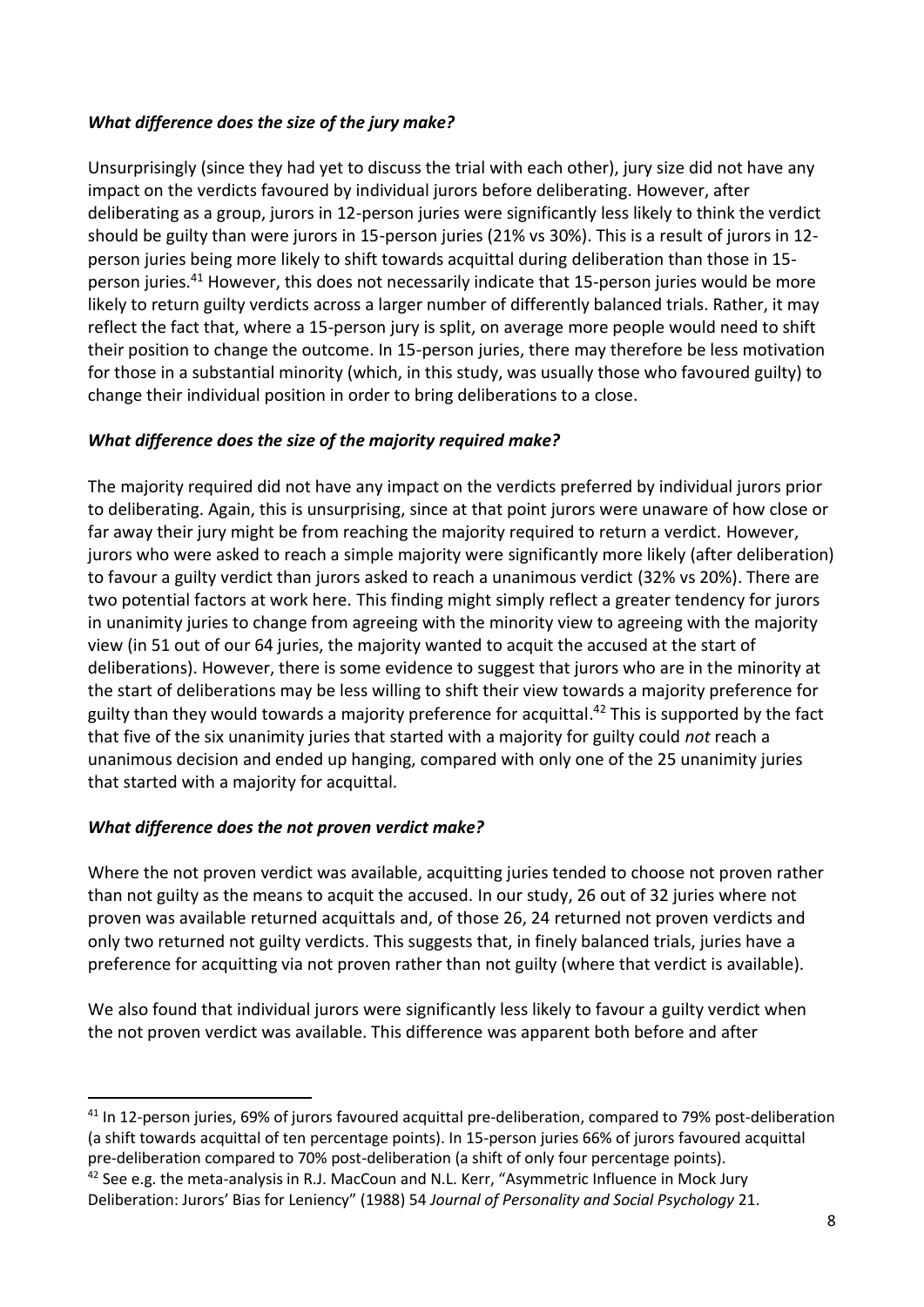deliberating, indicating that the availability of the not proven verdict has an effect on individual verdict preferences independent of any impact of group deliberation.

# *How do the three features interact?*

Table 1 shows differences in the proportions of jurors favouring a guilty verdict before and after deliberating, within each of the eight possible combinations of the three features. Condition F in Table 1 is the jury system presently used in Scotland (15-person, simple majority, three verdicts) and condition B is the jury system used in England and Wales (12-person, (near) unanimity, two verdicts).

| <b>Condition</b> | <b>Size</b><br>(15 or<br>12) | <b>Majority</b><br>required (simple<br>majority or<br>unanimous) | <b>Number of</b><br>verdicts (3<br>or $2)$ | Pre-<br>deliberation<br>% guilty | Post-<br>deliberation<br>% guilty | <b>Base</b><br>(jurors) |
|------------------|------------------------------|------------------------------------------------------------------|--------------------------------------------|----------------------------------|-----------------------------------|-------------------------|
| A                | 12                           |                                                                  | 3                                          | 23%                              | 3%                                | 95                      |
| B                | 12                           | U                                                                | 2                                          | 39%                              | 21%                               | 96                      |
|                  | 15                           | U                                                                | 3                                          | 30%                              | 23%                               | 120                     |
| D                | 12                           | <b>SM</b>                                                        | 3                                          | 29%                              | 27%                               | 96                      |
| E                | 15                           | U                                                                | $\overline{2}$                             | 41%                              | 29%                               | 120                     |
| F                | 15                           | <b>SM</b>                                                        | 3                                          | 28%                              | 30%                               | 120                     |
| G                | 12                           | <b>SM</b>                                                        | 2                                          | 34%                              | 34%                               | 96                      |
| H                | 15                           | <b>SM</b>                                                        | 2                                          | 38%                              | 37%                               | 120                     |

| Table 1 – Proportion of jurors favouring a guilty verdict pre- and post-deliberation (in ascending |
|----------------------------------------------------------------------------------------------------|
| order of percentage of guilty verdicts post-deliberation)                                          |

Of the three features, the majority required had the biggest impact on the likelihood of individual jurors shifting towards acquittal – jurors were most likely to change from guilty to acquittal when required to reach a unanimous verdict. Jurors were less likely to think the verdict should be guilty before deliberating when the not proven verdict was available. However, the impact of the number of verdicts available was moderated during deliberations by the majority required. Regardless of the number of verdicts available, if the jury had to reach a unanimous verdict, jurors were more likely to shift to support acquittal.

The combination of features most likely to result in individual jurors favouring a guilty verdict after deliberating was 15-jurors, simple majority, and two verdicts (condition H in Table 1, where 37% favoured a guilty verdict). The combination least likely to result in individual jurors favouring a guilty verdict after deliberating was 12-jurors, unanimity, and three verdicts (condition A in Table 1, where just 3% favoured a guilty verdict). It should again be emphasised that these figures are based on two deliberately finely balanced trials which are not representative of the full range of cases which come before the courts. Neither of these combinations represents the jury system currently used in Scotland or in England and Wales, although condition H would be the system in Scotland if the not proven verdict were removed with no other changes being made.

# **Findings on the process of deliberation**

For each jury, we recorded the time taken to reach a verdict and various measures of juror participation in deliberations, including how often individual jurors were observed wanting to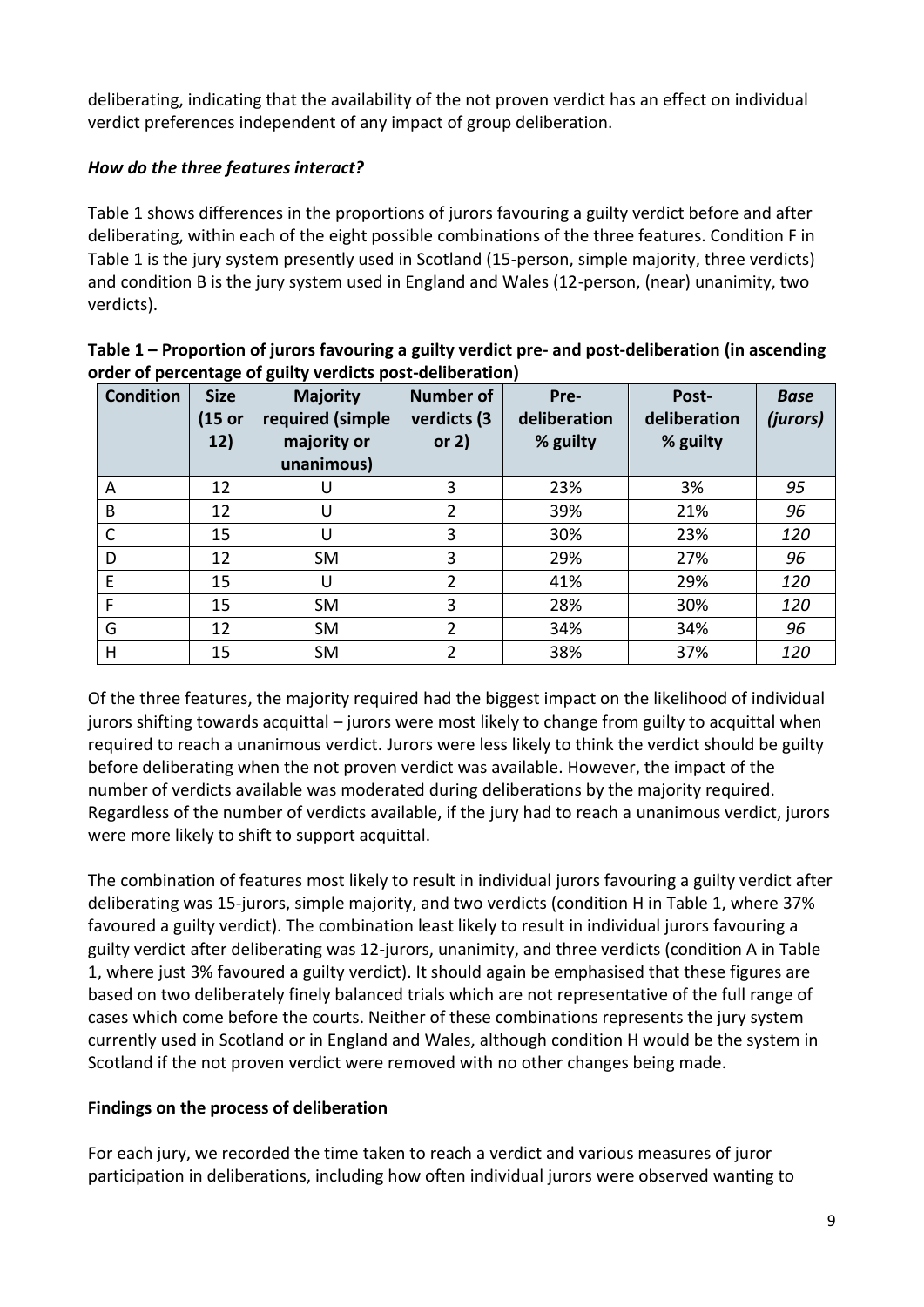contribute but being unable to do so and the number of 'dominant'<sup>43</sup> and 'minimally contributing'<sup>44</sup> jurors.

There were no statistically significant differences in the length of time taken to reach a verdict between juries asked to choose between two and three verdicts, or between 12 and 15-person juries. This sits at odds with a meta-analysis of existing jury research, which suggests that, in general, larger juries tend to deliberate for longer,<sup>45</sup> but only two studies noted data on this point, neither of which looked at a jury size greater than 12.

We did find that juries asked to reach a unanimous verdict took significantly longer over deliberations than those required to reach a simple majority. However, this did not mean that unanimity juries had more wide-ranging discussions, at least in terms of the number of issues discussed. Each jury's deliberations were coded to record whether or not there was discussion of different aspects of the evidence.<sup>46</sup> There was no statistically significant difference in the mean number of evidential issues raised between unanimity juries and simple majority juries.

In terms of juror participation, the only significant differences we found were in relation to jury size. In the 15-person juries, jurors were significantly more likely to be observed wanting to contribute, but being unable to do so. This is consistent with the findings from the postdeliberation questionnaire, where jurors in 15-person juries were significantly more likely to agree that "some members of the jury talked too much" (41% of jurors in 15-person juries, compared with 28% in 12-person juries). There were also, on average, more dominant jurors and more minimally contributing jurors in 15-person juries compared to 12-person juries and, when asked to rate their influence on a scale from 1 (none at all) to 7 (a great deal), jurors in 15-person juries had an average rating of 4.1, compared with 4.5 among those in 12-person juries.

The fact that 15-person juries contain more dominant and minimally contributing jurors might be expected simply by virtue of the larger group size. However, in combination, these findings suggest that bigger juries may be associated with more jurors struggling to participate fully, and consequently with jurors feeling they have less influence on the final decision. It is also worth noting that in the 15-person juries, it was common to observe side conversations running concurrently within discussions and high levels of interruption and speaking over one another, leading to a decreased sense of order within the deliberations overall.

# **Findings on understanding of the not proven verdict**

Of the 64 mock juries in our study, half (32) had two verdicts open to them (that is, they could only return a verdict of guilty or not guilty) and half were able to choose between three verdicts (guilty, not guilty or not proven). Jurors in two-verdict juries were directed simply that there were two

<sup>&</sup>lt;sup>43</sup> Defined as any juror who contributed very obviously more substantially than most other jurors.

<sup>&</sup>lt;sup>44</sup> Defined as any juror who made fewer than three contributions, excluding non-verbal contributions (e.g. nodding), simple agreement (e.g. "yes, I agree" with no expansion), or very short contributions made only as part of 'going around the table' to establish each juror's view on what verdict they should return. <sup>45</sup> M.J. Saks and M.W. Marti, "A Meta-Analysis of the Effects of Jury Size" (1997) 21 *Law and Human Behavior* 451, 458-459.

<sup>46</sup> For further details of the methods used, see R. Ormston et al, *Scottish Jury Research: Findings from a Large Scale Mock Jury Study* (Edinburgh: Scottish Government, 2019), Annex G.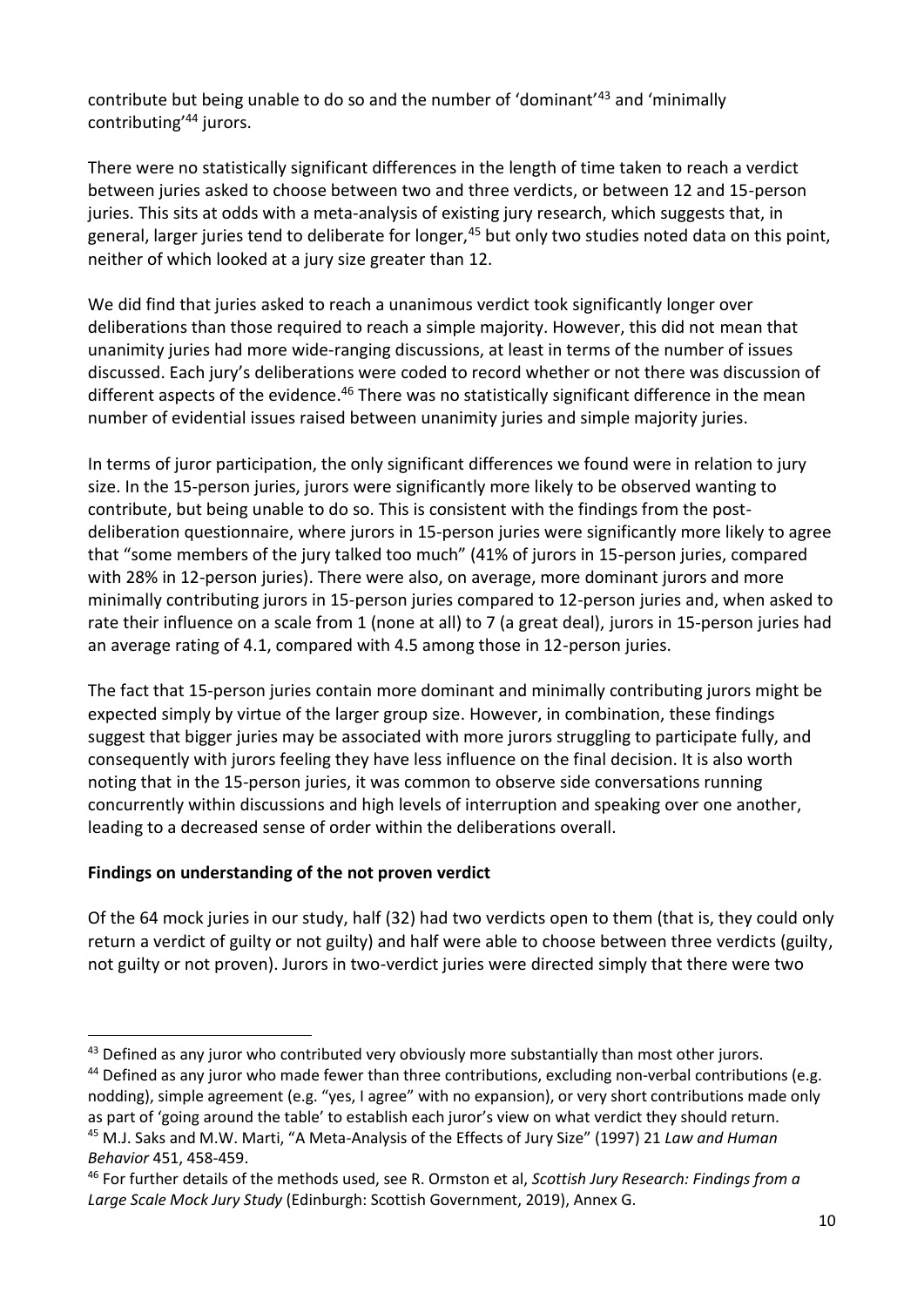verdicts open to them – guilty and not guilty. In three-verdict juries, jurors were given additional direction on the not proven verdict as follows: $47$ 

Finally, I need to tell you that there are three verdicts you can return on this charge: not guilty, not proven, or guilty. Not guilty and not proven have the same effect, acquittal, which means that the accused cannot be tried again for the same offence.

Aside from this direction, jurors were – in line with practice in real Scottish criminal trials – told nothing about the not proven verdict. If jurors did ask questions about it, the researchers told them that they were unable to provide any further guidance.

The not proven verdict was not mentioned at all in the questionnaire that jurors completed prior to deliberating, except that jurors were asked to state what they thought the verdict should be (so jurors in three-verdict juries had the option of choosing not proven). After deliberating, however, jurors in both two-verdict and three-verdict juries were asked a number of questions about their understanding of the not proven verdict. Our analysis draws both on this post-deliberation questionnaire and on the recorded jury deliberations.

The first point of note is that across the 32 mock juries that had the option of returning a not proven verdict, the meaning and consequences of that verdict were rarely discussed at any length during deliberations, even in juries where that verdict was returned. Where the not proven verdict was discussed, there was evidence of jurors holding inconsistent understandings of what the verdict meant, along with some confusion over its effect. In particular, jurors expressed uncertainty during the deliberations as to how it differed (if at all) from a not guilty verdict.

It should be stressed, however, that while there was some uncertainty over the meaning of the not proven verdict, jurors relatively rarely expressed beliefs about the verdict that were definitively incorrect. This is unsurprising – the proven verdict does not have a specific definition beyond it being one of two verdicts of acquittal, which leaves room for a number of different understandings of its meaning and purpose.

The one exception to this was in relation to the possibility of retrial. As noted above, jurors in the three-verdict juries were told by the judge that "not guilty and not proven have the same effect, acquittal, which means that the accused cannot be tried again for the same offence". Jurors in the two-verdict juries did not receive this direction. In fact, the legal position in Scots law – as in England and Wales – regarding retrial following an acquittal verdict is more complex than this direction implies. Since the Double Jeopardy (Scotland) Act 2011 came into force, the prosecution can apply for permission to re-prosecute following an acquittal, although only in limited circumstances (primarily where either the acquitted person has subsequently admitted to committing the offence or, in serious cases, where fresh evidence has arisen that substantially strengthens the case against them).<sup>48</sup> Analysis of the deliberations indicated that a small number of jurors were aware of these provisions. The important point, however, is that such an application

that an acquitted accused cannot be tried again "save in exceptional circumstances".

 $47$  The direction – as was the case for all of the legal directions used in the study – was adapted from the Judicial Institute for Scotland's *Jury Manual,* available at [http://www.scotland](http://www.scotland-judiciary.org.uk/60/0/Judicial-Institute-Publications)[judiciary.org.uk/60/0/Judicial-Institute-Publications.](http://www.scotland-judiciary.org.uk/60/0/Judicial-Institute-Publications) The standard direction has recently changed to say

<sup>48</sup> Double Jeopardy (Scotland) Act 2011 ss.3-4.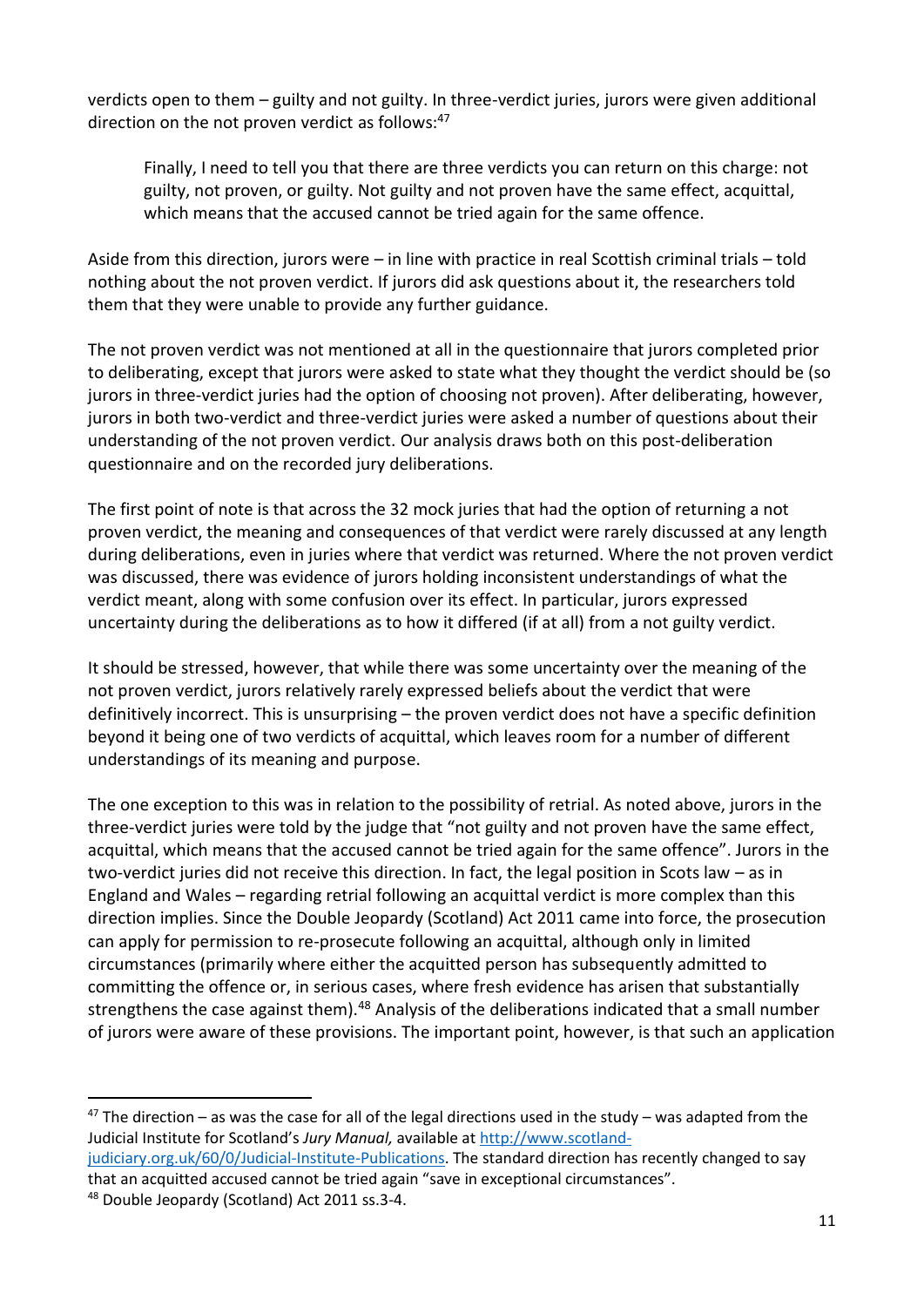for re-prosecution can be made *regardless* of whether the verdict is not guilty or not proven. There is no difference between the two acquittal verdicts in relation to the possibility of retrial.

This was not appreciated by all of the jurors in our study, who were much more likely to think that a retrial was possible after a not proven verdict than after a not guilty one. Across the study, 41% of jurors thought it was definitely or probably true that "the accused can be tried again" after a not proven verdict compared with 23% who thought the same applied after a not guilty verdict.

Legal direction did, however, appear to improve jurors' understanding of this issue. Jurors in twoverdict juries (who were not directed on this point by the judge) were significantly more likely than those in three-verdict juries (who were directed) to think that the position on retrial was different for each acquittal verdict. This is consistent with Hope et al's study, where jurors who had been directed on the not proven verdict were significantly less likely to believe that the accused could be retried for the same offence following a not proven verdict.<sup>49</sup> However, even in three-verdict juries, jurors were still more likely to say someone can be retried after a not proven verdict (26%) than after a not guilty verdict (20%). Some confusion about the possibility of a retrial with each verdict did, therefore, persist.

Aside from our findings in relation to the possibility of retrial, there were four general themes that arose in relation to how jurors understood the not proven verdict. The first was that it was the verdict to be used if jurors suspect the accused is guilty, but feel that this has not been proved beyond reasonable doubt. This was the most prominent theme in both the deliberations and questionnaire responses. In the post-deliberation questionnaire, a majority (70%) of respondents thought that if a jury thinks the accused is guilty, but do not think the evidence proves it beyond reasonable doubt, they should return a verdict of not proven. Just 7% said that it does not matter which of not proven or not guilty is returned, and 12% that the jury should return a verdict of not guilty. The view that not proven should be used when the jury thinks the accused is guilty but that the evidence does not meet the required standard of proof was also voiced during deliberations – 31 such statements were made across 14 of the 32 three-verdict juries.

The second theme that arose was that the not proven verdict was seen as a compromise verdict, to be used when jurors could not agree: when asked via the post-deliberation questionnaire which verdict should be used "when the jurors need to compromise to decide on a verdict" significantly more jurors selected not proven than not guilty (31% compared to 17%). The notion of not proven as a compromise verdict also arose during deliberations, with statements to this effect made in five of the three-verdict juries, all of which ultimately returned a not proven verdict. This was usually linked with an expression of relief that the verdict was available as a way of ending deliberations.

The third theme that arose was that the not proven verdict should be used when the accused has not 'proved his innocence'. This was not an issue that was examined via the post-deliberation questionnaire, but it arose in 10 of the 32 three-verdict juries, with 15 statements made to this effect. There is, of course, no requirement to 'prove' innocence in legal proceedings, and all of our juries were directed on this by the trial judge as follows:<sup>50</sup>

<sup>&</sup>lt;sup>49</sup> L. Hope et al, "A Third Verdict Option: Exploring the Impact of the Not Proven Verdict on Mock Juror Decision Making" (2008) 32 *Law and Human Behaviour* 241, 249.

<sup>50</sup> Judicial Institute for Scotland, *Jury Manual*, 5.15, available at [http://www.scotland](http://www.scotland-judiciary.org.uk/60/0/Judicial-Institute-Publications)[judiciary.org.uk/60/0/Judicial-Institute-Publications](http://www.scotland-judiciary.org.uk/60/0/Judicial-Institute-Publications)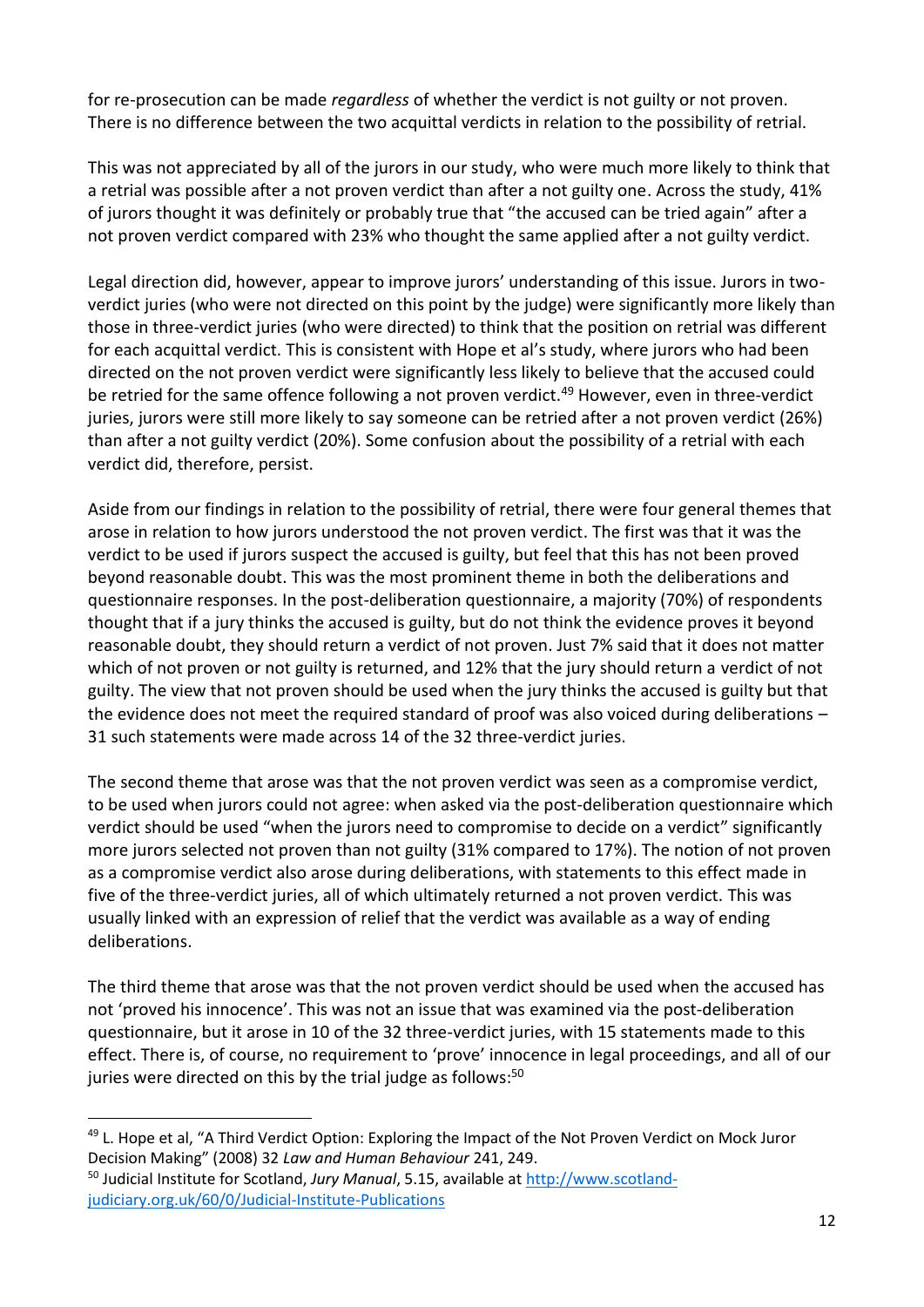I now deal with some fundamental principles of law that apply in every case. The first is this. Throughout the trial every accused is presumed innocent unless proved guilty. The accused is not required to prove his innocence. Secondly, it's for the Crown to prove the guilt of the accused on the charge he faces. If that's not done an acquittal must result. The Crown have the burden of proving guilt. Thirdly, the Crown must establish guilt beyond reasonable doubt.

Nonetheless, it was apparent that some jurors felt not proven should be used when innocence has not been 'proved' and jurors sometimes distinguished between the not proven and not guilty verdicts in precisely these terms (that is, that not guilty indicates that the accused has proven their innocence, whereas not proven indicates that they have not).

The final theme that arose was the perception that there is an element of stigma attached to a not proven verdict. Seven statements were made to this effect across six of the 32 three-verdict juries. It was suggested that a not proven verdict means "you've got a black mark against you", or that "doubt" would exist in people's minds about whether the accused was guilty. In all these cases, it was clear that jurors understood the legal position (that a verdict of not proven is a verdict of acquittal), but that despite this, they felt there would be a lingering stigma attached to such a verdict.<sup>51</sup>

### **Findings on juror memory and understanding of legal tests**

Prior to our study there was already a substantial body of research that suggested jurors – especially those who are not given written directions or other memory aids – struggle to remember and understand legal directions.<sup>52</sup> It has sometimes been suggested that this can be remedied by the deliberation process.<sup>53</sup> The jury, by collectively pooling the individual memories of its members, may fill in any gaps in individual memory of the evidence and directions, and any errors in individuals' understanding will be corrected by other members of the group. Research into juror memory and understanding that has included deliberation as part of the research design is limited. The research that does exist, however, suggests that while deliberation may be effective at improving collective memory of the evidence led in a trial,<sup>54</sup> it is less effective at improving memory for and understanding of legal directions.<sup>55</sup>

<sup>&</sup>lt;sup>51</sup> These findings will be discussed in more detail in J. Chalmers, F. Leverick and V.E. Munro, "Why it is Time to Consign the Not Proven Verdict to History", in preparation. The experiences of complainers whose cases have ended in a not proven verdict are discussed in V.E. Munro, *Piecing Together Puzzles: Complainers' Experiences of a Not Proven Verdict* (Rape Crisis Scotland, 2020).

<sup>52</sup> For a summary, see J. Chalmers and F. Leverick, *Methods of Conveying Information to Juries: An Evidence Review* (Edinburgh: Scottish Government, 2018), section 1.2.

<sup>53</sup> W. Young et al, *Juries in Criminal Trials Part 2: A Summary of the Research Findings* (Wellington: New Zealand Law Commission Preliminary Paper 37, 1999), para. 7.25.

<sup>54</sup> P. Ellsworth, "Are Twelve Heads Better Than One?" (1989) 52 *Law and Contemporary Problems* 205, 219; M.B. Dann et al, *Testing the Effects of Selected Jury Trial Innovations on Juror Comprehension of Contested mtDNA Evidence: Final Technical Report* (Washington: US Department of Justice, 2004), p.67 (table 6.3); V.P. Hans et al, "Science in the Jury Box: Jurors' Comprehension of Mitochondrial DNA Evidence" (2011) 35 *Law and Human Behavior* 60, 68.

<sup>55</sup> P. Ellsworth, "Are Twelve Heads Better Than One?" (1989) 52 *Law and Contemporary Problems* 205, 217; S.S. Diamond et al, "The 'Kettleful of Law' in Real Jury Deliberations: Successes, Failures and Next Steps" (2012) 106 Northwestern University L.R. 1537, 1558 (table 2).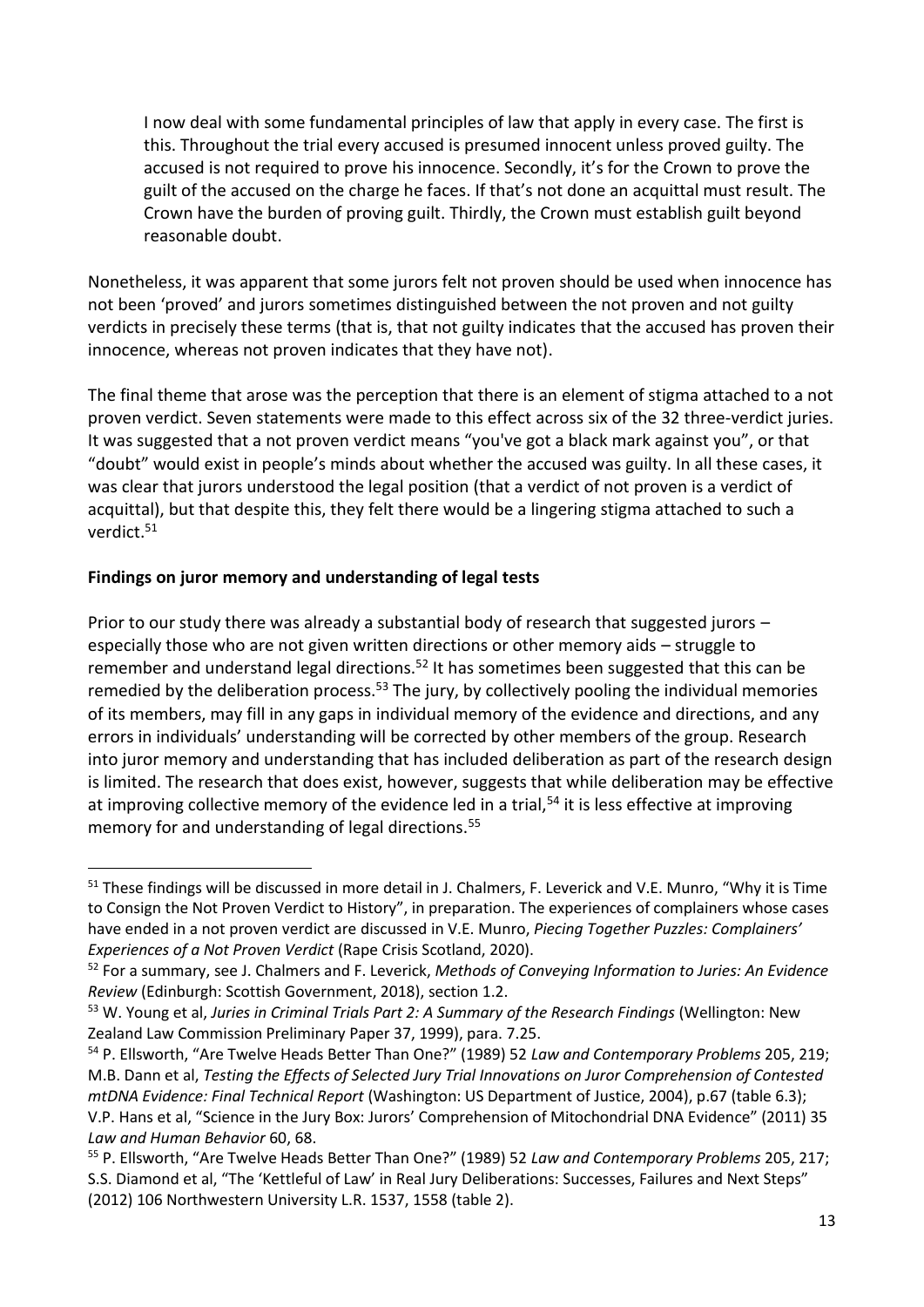The deliberations of our juries were analysed in order to identify the extent to which – and the accuracy with which – jurors made reference to the relevant legal tests. There were some legal issues that were common to both of our trials – such as the burden and standard of proof and the corroboration requirement. Others were trial specific (such as the three-part test for self-defence that arose in the assault trial). Jurors were directed on these matters by the trial judge and were permitted to take notes if they wished. No other aids to memory or understanding were provided, as is standard in a Scottish criminal trial.<sup>56</sup>

# *The burden and standard of proof*

In 14 of the 64 juries, jurors expressed the belief that the accused was required to prove his innocence. This directly contradicted the judge's directions, which stated, "throughout the trial every accused is presumed innocent unless proved guilty. The accused is not required to prove his innocence." It was challenged, with varying degrees of effectiveness, in eight of these.

None of our jurors referred directly to the definition of "beyond reasonable doubt" provided by the judge as follows: 57

…the Crown must establish guilt beyond reasonable doubt. That's a doubt, arising from the evidence, based on reason, not on sympathy or prejudice, or on some fanciful doubt or theoretical speculation. It's the sort of doubt that would make you pause or hesitate before taking an important decision in the practical conduct of your own lives. Proof beyond reasonable doubt is less than certainty, but it's more than a suspicion of guilt, and more than a probability of guilt. This doesn't mean that every fact has to be proved beyond reasonable doubt. What it means is that, looking at the evidence as a whole, you've to be satisfied of the guilt of the accused beyond reasonable doubt.

While there were occasional references to the idea that proof beyond reasonable doubt is something less than complete certainty, there were repeated examples of other jurors referring to the perceived need to be "100%" confident or similar, which runs contrary to the judge's direction that proof beyond reasonable doubt "is less than certainty".

# *The corroboration requirement*

In Scots law, the corroboration rule dictates that, in a criminal case, there must be two sources of evidence in respect of each "crucial fact" (the identity of the perpetrator and key elements of the offence).<sup>58</sup> Mock jurors were directed on this by the trial judge:

<sup>&</sup>lt;sup>56</sup> In this respect, practice in Scotland lags behind other jurisdictions. In England and Wales, for example, the Criminal Practice Directions have stated since April 2016 that a trial judge should provide a written route to verdict "save where the case is so straightforward that it would be superfluous to do so" (CPD VI 26K.11, as inserted by the Criminal Practice Directions 2015 Amendment No 1 [2016] EWCA Crim 97). Sample routes to verdict are provided in the Crown Court Compendium. For a comprehensive survey of practice in other jurisdictions, see J. Chalmers and F. Leverick, *Methods of Conveying Information to Jurors: An Evidence Review* (Edinburgh: Scottish Government, 2018), ch.3.

<sup>&</sup>lt;sup>57</sup> This is far more complex guidance than that provided for juries in England and Wales, who are simply told that they should be "sure" of the defendant's guilt (see Crown Court Compendium Part 1, July 2019, section 5.1).

<sup>58</sup> *Smith v Lees* 1997 J.C. 73.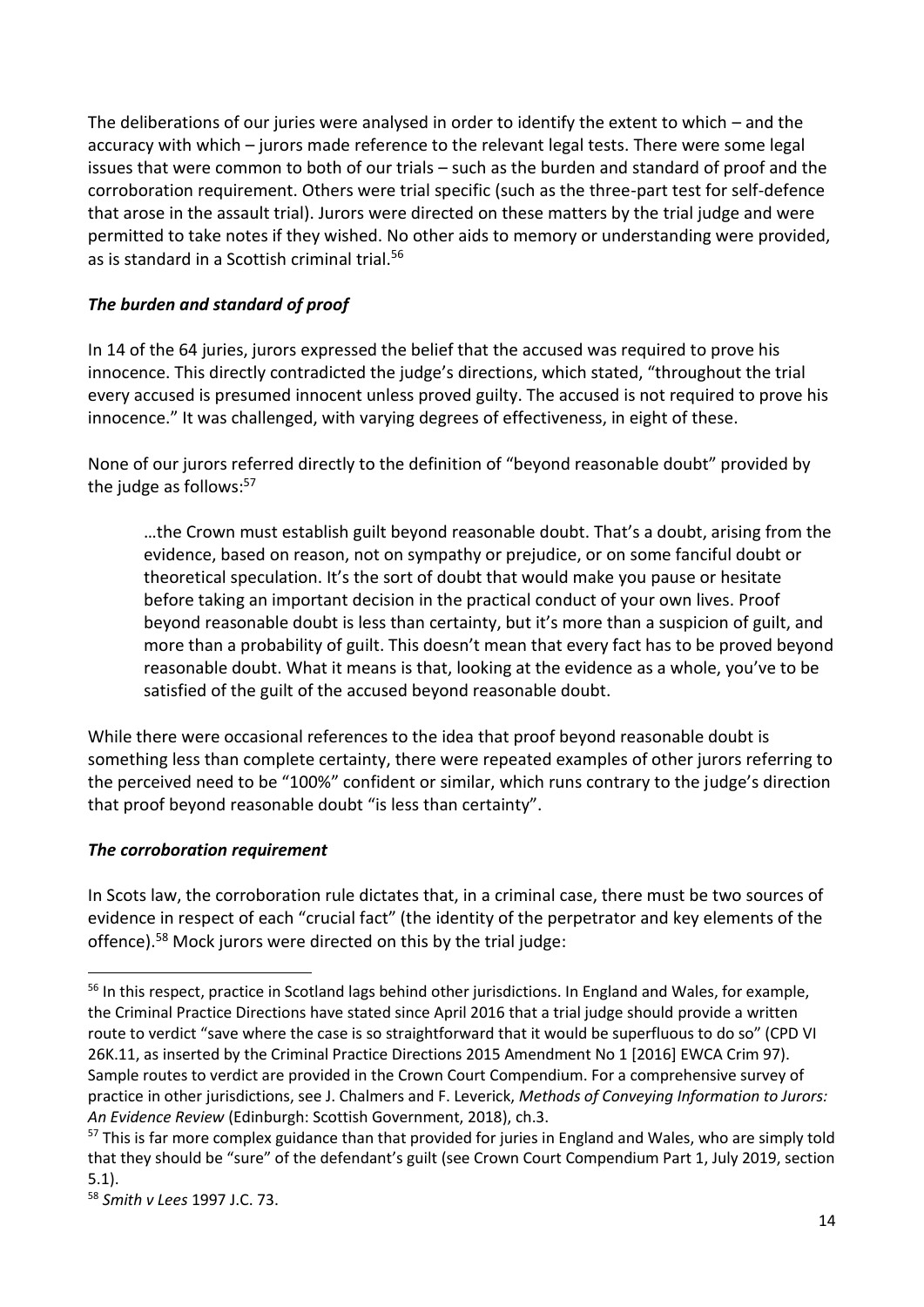I must tell you about corroboration. The law lays down that nobody can be convicted on the evidence of one witness alone, no matter how strong that evidence may be. There must be evidence from at least two separate sources which you accept and which taken together point to the guilt of the accused. There are two essential matters that must be proved by corroborated evidence. These are that the crime charged was committed, and that the accused was responsible for committing it.

They were then told which facts needed to be proved by corroborated evidence (which varied between the two trials – assault and rape).

In the assault trial, jurors appeared to have fewer difficulties understanding the corroboration requirement than the standard of proof. However, in 23 of the 32 rape trial juries, the belief was expressed that forensic evidence provided by a doctor would have to unequivocally indicate rape before the jury could convict. This is incorrect. Corroborating evidence does not have to be unequivocal – it does not matter if there is a possible explanation for the potentially corroborating evidence that is inconsistent with guilt, as long as the jury, taking the evidence as a whole, is persuaded beyond reasonable doubt of the guilt of the accused.<sup>59</sup> The view that the doctor's evidence had to be unequivocal was challenged by other jurors in 17 of the rape trial juries. This was most commonly done obliquely, by suggesting it was unrealistic to demand such a high standard of evidence.

# *The legal test for self-defence*

In 14 of the 32 assault trial juries, the belief was expressed that self-defence does not operate as a defence to assault (that is, that the accused in the assault trial was automatically guilty simply because he had stabbed the complainer). This erroneous belief was challenged by other jurors on 10 of these occasions.

The legal test for self-defence is a three-part one, and all three elements need to be present in order to ground the defence (namely reasonable belief in imminent danger of attack, violence as a last resort, and use of no more than reasonable force to stop an attack).<sup>60</sup> However, these were not always mentioned – of the 32 assault trial juries, 13 did not reference all three of them. Even when they were referenced, jurors often struggled to recollect each element clearly. There were very few juries where a juror was able to correctly recall the wording of all three elements of the test. Where this did happen, it was because one of the jurors had made written notes while the trial judge was speaking, but this was highly unusual.

### **Findings on jury deliberations in rape cases**

Prior to our study there was already a substantial body of research demonstrating that jurors hold false and prejudicial beliefs about rape complainers. Our focus here is not so much on the extent to which the jury eligible population holds such prejudicial attitudes – although this has been

<sup>59</sup> *Fox v HM Advocate* 1998 J.C. 94 at pp.103-107 per Lord Justice-General Rodger.

<sup>60</sup> *HM Advocate v Doherty* 1954 J.C. 1.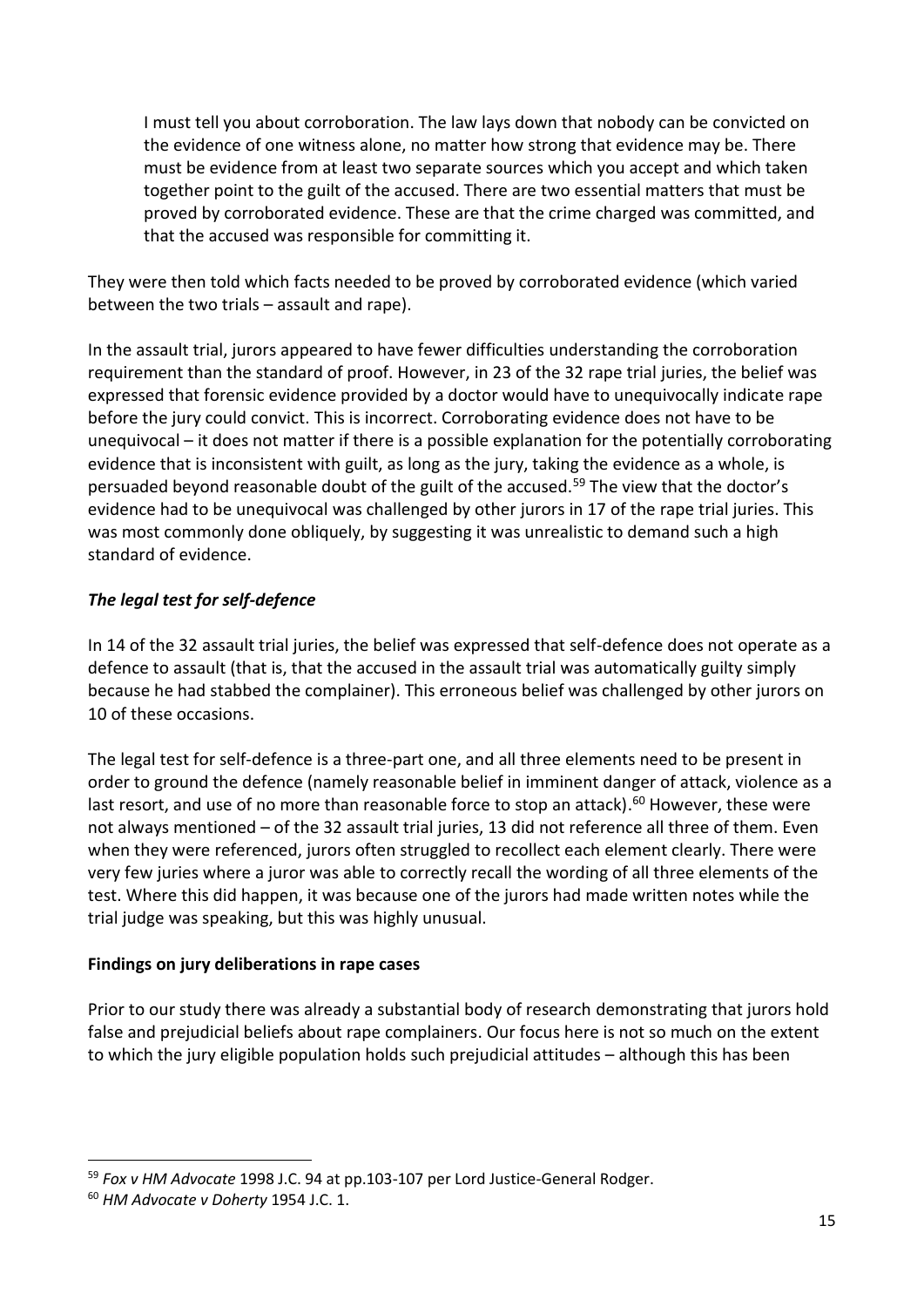amply demonstrated<sup>61</sup> – but on the way in which these attitudes might affect juror decision making. This is not an issue that can be easily researched using jurors who have deliberated in real cases, as there are legal restrictions in most jurisdictions on asking jurors about their verdict choices or the content of their deliberations. Thus, studies have utilised mock juries. These have varied in terms of their realism, but some have used highly realistic trial reconstructions, involving representative samples of jurors drawn from the community, live trial reconstructions, evidence in chief and cross-examination, accurate legal directions and deliberation in groups.

There are, broadly speaking, two types of study: quantitative and qualitative. Quantitative studies correlate participants' scores on a scale designed to measure their attitudes towards rape victims in the abstract – so-called rape myth acceptance (RMA) scales – with a dependent variable in a concrete case. There is overwhelming evidence from these studies that scores on RMA scales are significantly related to verdict choices.<sup>62</sup> Quantitative studies, however, only present a partial picture, as even jurors who do not score highly on RMA scales may rely on problematic attitudes during deliberations.<sup>63</sup>

Qualitative studies – such as ours – examine the way in which prejudicial attitudes towards rape victims arise in jury deliberations. Previous research has shown that jurors frequently express such attitudes including the belief that 'genuine victims' of rape would always physically resist an attack and would always report an attack to the police quickly, and that women commonly make false rape allegations that are difficult for men to refute.<sup>64</sup>

In our study, we coded the transcripts of the 32 rape trial deliberations to analyse their substantive content and observed the videos to explore discussion dynamics. In line previous research, we found considerable evidence of false and prejudicial beliefs. Space precludes a full discussion, so we focus here on our findings in two respects: beliefs about physical resistance and false allegations. These were not, however, the only areas of concern. Problematic attitudes were also expressed, for example, in terms of the (very short) delay in reporting the incident to the police and other aspects of the complainer's behaviour before and after the event that might indicate consent or have led the accused to form a mistaken but genuine belief in her consent. 65

### *Physical resistance*

An extensive body of psychological literature establishes that individual reactions to traumatic events vary significantly. Victims may freeze or dis-associate themselves from what they are

<sup>&</sup>lt;sup>61</sup> For a summary, see S. Dinos et al, "A Systematic Review of Juries' Assessment of Rape Victims: Do Rape Myths Impact on Juror Decision-Making?" (2015) 43 *International Journal of Law, Crime and Justice* 36, 37- 38.

<sup>&</sup>lt;sup>62</sup> For a summary of the evidence, see F. Leverick, "What Do We Know About Rape Myths and Juror Decision Making?" (2020) 24 *International Journal of Evidence and Proof* 255.

 $<sup>63</sup>$  See e.g. L. Ellison and V. Munro, "A Stranger in the Bushes or an Elephant in the Room? Critical</sup> Reflections Upon Received Rape Myth Wisdom in the Context of a Mock Jury Study" (2010) 13 *New Criminal Law Review* 781, 790-791.

<sup>&</sup>lt;sup>64</sup> See e.g. L. Ellison and V. Munro, "Reacting to Rape: Exploring Mock Jurors Assessments of Complainant Credibility" (2009) 49 *British Journal of Criminology* 202; L. Ellison and V. Munro, "Telling Tales: Exploring Narratives of Life and Law Within the (Mock) Jury Room" (2015) 35 *Legal Studies* 201.

<sup>&</sup>lt;sup>65</sup> For a detailed discussion of our findings, see J. Chalmers, F. Leverick and V.E. Munro, "The Provenance of What is Proven: Exploring (Mock) Jury Deliberation in Scottish Rape Trials" (2021), under review at the *Journal of Law and Society*.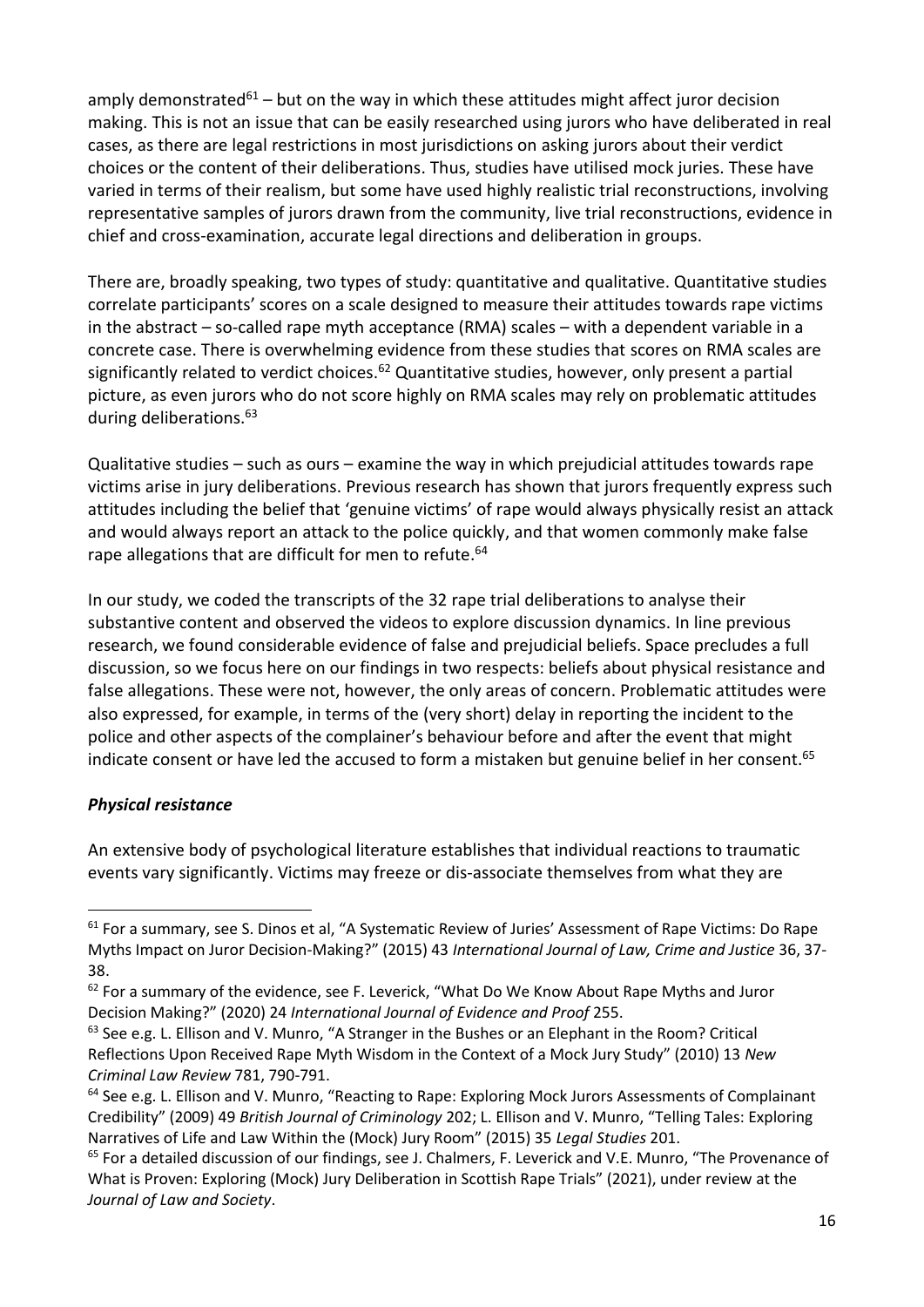experiencing, or may make a more calculated decision not to physically resist in the hope of avoiding additional violence.<sup>66</sup> In 28 of the 32 juries, however, the view was expressed by one or more jurors – often repeatedly and as part of lengthy discursive contributions – that a failure to physically resist an attack is indicative of consent. In our scenario, the complainer did have bruising and scratching to her thighs and upper body,<sup>67</sup> but acquittal verdicts were frequently justified with reference to the absence of more serious or extensive injuries. There was a particular focus on the absence of internal injuries, despite a medical expert testifying that this was not uncommon in rape cases. Meanwhile, other jurors expressed the view that a genuine victim would have injured the accused, despite the obvious difference in the size and strength of the two parties. Female jurors sometimes asserted that if they had been in the complainer's position, they would have struggled more forcefully, expressing confidence that they would have been able to do this even where the assailant was stronger them themselves. One, for example, commented that "if you're being attacked … then to me you would scratch, you would scream, you would try and do anything possible to get him off"; another contended that "in spite of being weaker and smaller, she could have tried to defend herself; you can always defend".

In a similar vein, in half of the 32 juries, the belief was expressed by one or more jurors that a 'real' rape victim would always shout for assistance. In our scenario, the complainer testified that she told the accused to stop, but did not scream for help. This was regarded suspiciously by some, despite the fact that it may well have been futile, given that the attack took place in the complainer's flat.

Jurors did sometimes challenge those views by arguing that women facing sexual assault may freeze and be too fearful or shocked to fight back physically. In doing so, they often invoked directly or echoed the language of a national campaign by Rape Crisis Scotland.<sup>68</sup> This did not, however, appear to cause others to revise their opinion. While those jurors seemed prepared to believe a freeze reaction might happen in a 'stranger-rape' context, they seemed less willing to accept it in the context of an acquaintance rape.

# *False allegations*

Research suggests that false allegations of rape, while not unknown, are comparatively rare.<sup>69</sup> Notwithstanding, assertions that false allegations of rape are common were made by one or more jurors in 19 of our 32 juries,<sup>70</sup> with one juror asserting that "there [are] hundreds of cases coming out where women have lied about rape". In support of this hypothesis, some jurors constructed a narrative whereby the complainer was angry that the accused did not wish to resume their previous relationship and made a false rape allegation out of a desire for revenge.

 $66$  See e.g. M. Schauer and T. Elbert, "Dissociation Following Traumatic Stress: Etiology and Treatment" (2010) 218 *Zeitschrift Für Psychologie/Journal of Psychology* 109; B.P. Marx et al, "Tonic Immobility as an Evolved Predator Defense: Implications for Sexual Assault Survivors" (2008) 15 *Clinical Psychology: Science and Practice* 74.

 $67$  For a summary of the evidence in the case, see Appendix 1.

<sup>68</sup> <https://www.rapecrisisscotland.org.uk/i-just-froze/>

<sup>&</sup>lt;sup>69</sup> L. Kelly, "The (In)credible Words of Women: False Allegations in European Rape Research" (2010) 16 *Violence Against Women* 1345; D. Lisak et al, "False Allegations of Sexual Assault: An Analysis of Ten Years of Reported Cases" (2010) 16 *Violence Against Women* 1318; P. Rumney, "False Allegations of Rape" (2006) 65 *Cambridge Law Journal* 128.

 $70$  Bare acknowledgments of the existence of false allegations were excluded from this analysis – only statements that false allegations were e.g. 'routine' or 'common' were counted.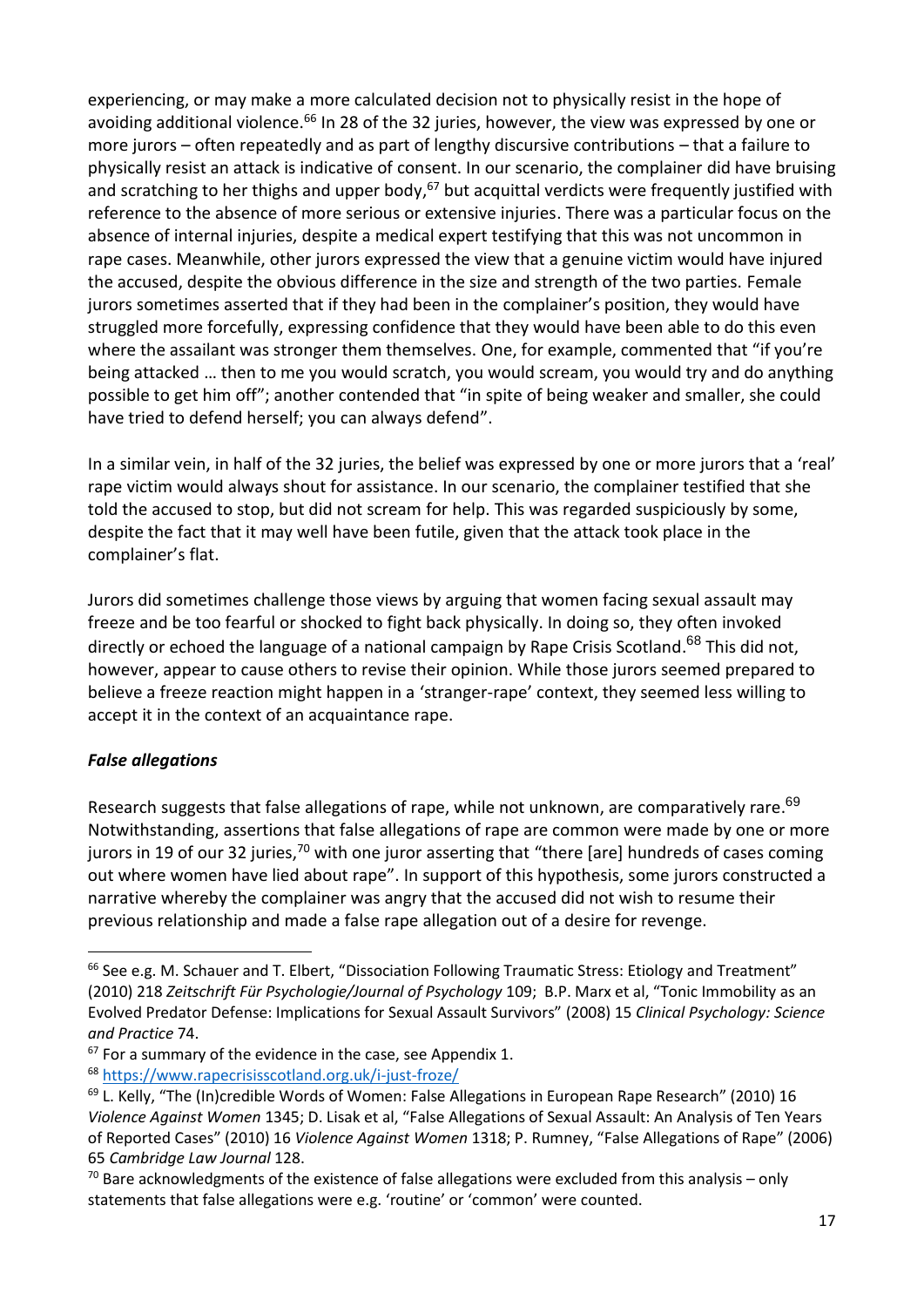This did not go entirely unchallenged. Some jurors questioned how realistic it was that a woman would put herself through the stress of a criminal investigation and trial simply to gain revenge. Nonetheless, others countered this by suggesting that "some women do just use [the criminal courts] as a tool" or that "women can be vindictive", and some asserted that it would be easy for a complainer to self-inflict bruises and scratches in order to lend credibility to a false allegation.

### **Conclusion**

In this paper, we aimed to set out some of the key findings of a major study of mock jury decision making undertaken in Scotland. Our overarching finding was that juror verdict choice was affected by how the jury system is constructed: the number of jurors, the number of verdicts available, and the size of majority required all had an effect. In other words, jurors' verdict preferences were not simply a reflection of their assessment of the evidence presented, but were also affected by features of the jury system within which this evidence was considered. The availability of the not proven verdict inclined more jurors towards acquittal (both before and after deliberation). Jurors in unanimity and 12-person juries were also more inclined towards acquittal, but here the difference was only after deliberation and stemmed from these jurors being more likely than those in simple majority and 15-person juries to change their initial view about what the verdict should be.

We found that juries asked to reach unanimity deliberated for longer than juries who could return a simple majority verdict, but the quality of those deliberations was not necessarily higher. By contrast, juries of 15 did not deliberate for longer than juries of 12, but on various measures of juror participation, jurors in 15-person juries scored lower than those in 12-person juries.

Juror understanding of the not proven verdict was inconsistent, although rarely incorrect, which was unsurprising given that the verdict has no legal meaning other than it simply being one of two verdicts of acquittal. The one exception was that some jurors thought – incorrectly – that the difference between the not proven and not guilty verdict was that an acquitted person could only be re-prosecuted after the former. This perception was less common among jurors in the 15 person juries who had been directed on the not proven verdict, but it did still persist to some extent. The most common understanding of the not proven verdict was that it was a verdict that should be used when the accused was probably guilty, but this had not been proven beyond reasonable doubt.

We found that jurors did not always recall and apply legal tests accurately and were sometimes confused about their meaning. This was particularly notable among jurors in the assault trial, where they were directed on the three-part legal test for self-defence, but across both trials, a number of jurors appeared to believe that it was for the accused to prove his innocence. This does, however, have to be placed in context of the Scottish practice of only directing jurors orally. In other jurisdictions, England and Wales included, the use of written routes to verdict has become standard practice and our research certainly supports the case for introducing them in Scotland.<sup>71</sup>

Finally, we found considerable evidence of prejudicial and false beliefs about rape and rape complainers being expressed during deliberations. This included the belief that a 'real' rape victim

<sup>&</sup>lt;sup>71</sup> As does the contribution in this issue of C Maxwell and G Byrne, "Making Trials Work for Juries: Pathways to Simplification" [2020] Crim LR **000**.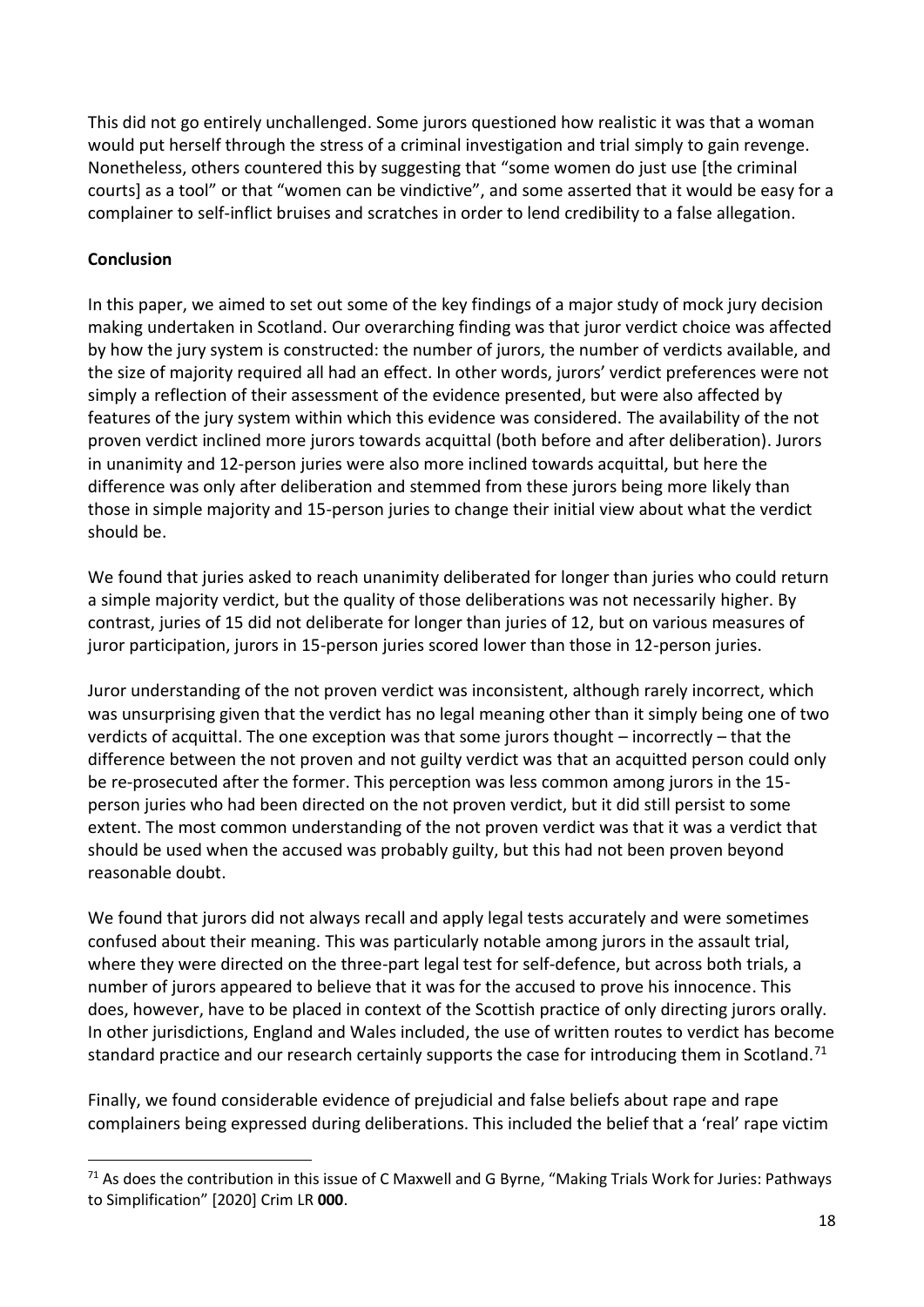would have extensive external and internal injuries and would resist attack by inflicting injuries on her attacker and shouting for help. It also extended to the belief that false allegations of rape are common and easy for women to make. These were sometimes challenged by other jurors, but we saw little evidence that this resulted in changed views. Changing false beliefs is a challenge – it is not as easy as simply telling jurors that they are wrong and expecting them automatically to change their views. There is some evidence, however, that judicial direction can be effective<sup>72</sup> and so too – this study suggests – public education efforts, such as Rape Crisis Scotland's "I Just Froze" campaign.

As a final point, it is worth stressing that – routes to verdict aside – our research did not make any policy or reform recommendations. It was never intended to do so. The aim of the project was to generate a robust evidence base to inform subsequent policy decisions in the Scottish context. The Scottish Government has committed to consulting on changes that might be made to the jury system following from the research, which may include changes to all three of the unique features of the system,<sup>73</sup> and an ongoing review of the handling of rape allegations within the criminal trial process is being undertaken by Lady Dorian.<sup>74</sup> A programme of engagement events for the former commenced but, at the time of writing, had been placed on hold due to the COVID-19 pandemic. The policy decisions that will eventually follow from those consultations are not easy ones. It is, after all, important to consider the individual features of the jury system not in isolation, but as an inter-related system; and it is worth recalling that removing the not proven verdict, without changing either of the other two features of the Scottish jury, would produce a combination that this study suggests is likely to yield the highest proportion of jurors favouring conviction postdeliberation.

## **Appendix: 1: Rape trial synopsis<sup>75</sup>**

The complainer (C) and accused (A) had been in an eight-month relationship, which ended approximately two months before the alleged offence took place. Both parties agreed that the break-up was cordial and that, in the intervening period, the complainer had made two short telephone calls to the accused to ask if he would like to go for a drink with her and her friends (which he declined). There had been no other contact between them during the period between the break-up and the events of the night in question.

On the night in question, the accused called at the complainer's home (which they previously shared) to collect some possessions. He and the complainer each drank a glass of wine and some coffee as they chatted. A few hours later, as the accused made to leave, the two kissed. It was the prosecution's case that the accused then tried to initiate sexual intercourse with the complainer, touching her on the breast and thigh, and that the complainer made it clear that she did not consent to this by telling the accused to stop and pushing away his hands. The prosecution alleged that the accused ignored these protestations and went on to rape the complainer. The complainer testified that after the accused left her flat, she was shocked and traumatised. She initially

 $72$  See e.g. L. Ellison and V. Munro, "Turning Mirrors into Windows: Assessing the Impact of (Mock) Juror Education in Rape Trials" (2009) 49 *British Journal of Criminology* 363.

<sup>&</sup>lt;sup>73</sup> Jury research launch event: [Speech by Cabinet Secretary for Justice,](https://www.gov.scot/publications/jury-research-launch-event/) 9 October 2019.

<sup>&</sup>lt;sup>74</sup> SCTS News, ["Improving the management of sexual offence cases"](https://scotcourts.gov.uk/about-the-scottish-court-service/scs-news/2019/03/20/improving-the-management-of-sexual-offence-cases), 20 March 2019.

 $75$  Though modified as appropriate to the Scottish context, some elements of the rape trial simulation drew on scripts prepared for previous ESRC research projects carried out by Vanessa Munro and Louise Ellison [RES 000-22-2374 and RES 000-22-4277].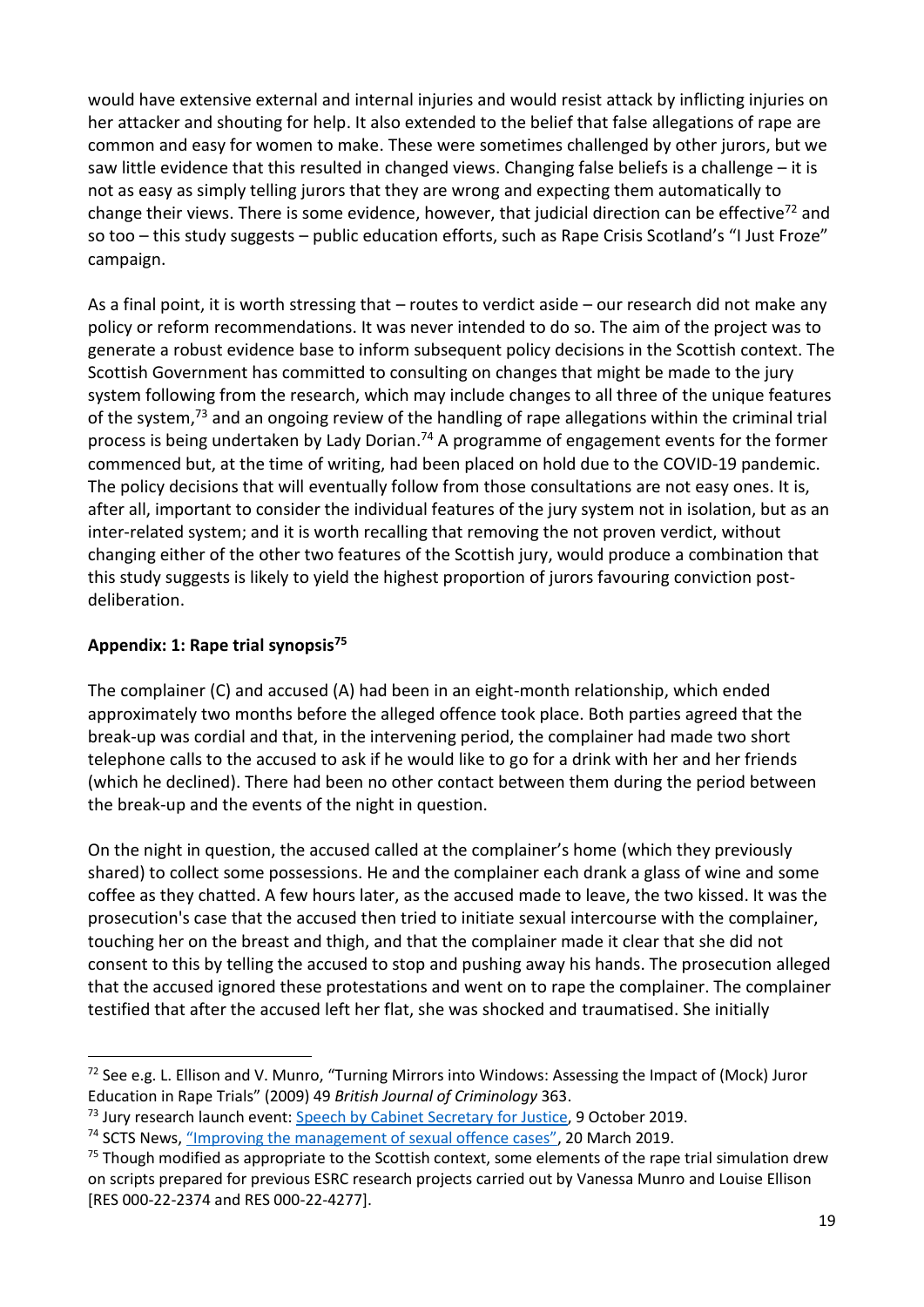telephoned her sister, but got no answer. After 40 minutes, she telephoned the police to report the rape.

When the accused was questioned by the police, he admitted that he had had sexual intercourse with the complainer, but maintained that all contact was consensual, and this was the approach taken by the defence. The accused testified that after he had consensual sexual intercourse with the complainer, he did not want to resume a relationship with her, but felt awkward about this and left the flat without speaking further to her.

A forensic examiner (W) testified that the complainer had suffered bruising to her inner thighs and chest and scratches to her breasts that were consistent with the application of considerable force, but that – as was not uncommon in cases of rape – she had sustained no internal bruising. The forensic examiner advised that the evidence available following her examination of the complainer was consistent with rape, but that she could not rule out alternative explanations for the injuries.

Sections of Video: Judicial Introduction to Jury; Prosecution Evidence (examination-in-chief of C; cross-examination of C by defence; and re-examination of C; plus examination-in-chief of W; crossexamination of W by defence); Defence Evidence (examination-in-chief of A; cross-examination of A by prosecution; and re-examination of A); Closing Speeches by Prosecution and Defence; Judicial Summing Up and Instructions to the Jury.

# **Appendix 2: Assault trial synopsis**

The complainer (C) and accused (A) had both been drinking in a bar in which they were regulars. They knew each other by sight. On the night in question, both had been drinking for several hours. The accused attended the bar with three friends. The complainer was with his partner (W). The accused left the bar to smoke outside. There was no-one else present. The complainer left the bar to go home with his partner, but she stopped to speak to a work colleague, meaning that he exited before her. Once outside, he collided with the accused, spilling the accused's drink.

What happened afterwards is unclear. The complainer's account (and the prosecution case) is that the accused took a knife from his pocket, lunged at the complainer and stabbed him in his left shoulder. The accused's case is that it was the complainer who produced the knife, which he managed to grab from the complainer during the course of a struggle and which he then used on the complainer in self-defence. The complainer's partner testified that she saw the accused push the complainer to the ground, but on cross-examination admitted that she could not have seen this as she had not left the bar at that point. She was adamant, however, that she saw the accused produce the knife.

It was agreed in evidence that both sets of fingerprints were found on the knife, which the complainer explained by testifying that he had picked up the knife after the accused had fled the scene. It was also agreed that the complainer sustained a knife wound to his left shoulder that required surgery, leaving a permanent scar of 10cm in length and permanently impairing the movement of his arm.

Sections of Video: Judicial Introduction to Jury; Prosecution Evidence (examination-in-chief of C; cross-examination of C by defence; and re-examination of C; plus examination-in-chief of W and cross-examination of W by defence); Defence Evidence (examination-in-chief of A; cross